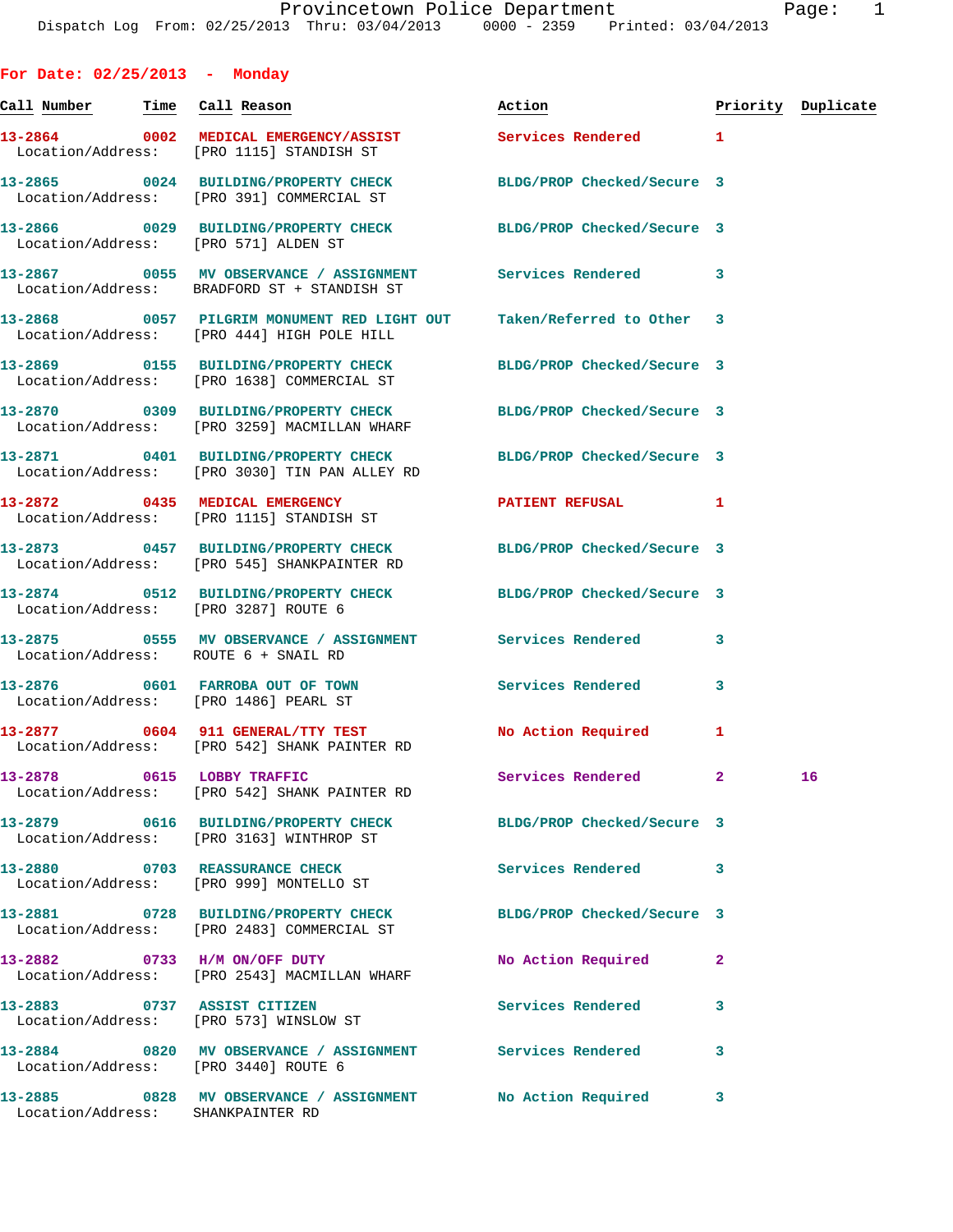|                                                                   | Provincetown Police Department<br>Dispatch Log From: 02/25/2013 Thru: 03/04/2013 0000 - 2359 Printed: 03/04/2013 |                            |                |
|-------------------------------------------------------------------|------------------------------------------------------------------------------------------------------------------|----------------------------|----------------|
|                                                                   | 13-2886 0912 ALARM - GENERAL<br>Location/Address: [PRO 1714] COMMERCIAL ST                                       | False Alarm                | $\mathbf{1}$   |
|                                                                   | 13-2887 0937 ASSIST CITIZEN<br>Location/Address: [PRO 710] BRADFORD ST                                           | Services Rendered          | 3              |
|                                                                   | 13-2888 0940 MEDICAL EMERGENCY<br>Location/Address: [PRO 1464] COMMERCIAL ST                                     | Transported to Hospital    | 1              |
| 13-2891 1021 HARASSMENT                                           | Location/Address: [PRO 442] HARRY KEMP WAY                                                                       | Services Rendered          | $\overline{a}$ |
|                                                                   | 13-2892 1030 FOUND KEYS, SUBARU Services Rendered<br>Location/Address: [PRO 526] RYDER ST EXT                    |                            | 3              |
| 13-2893 1249 COMPLAINT                                            | Location/Address: [PRO 1237] MILLER HILL RD                                                                      | SPOKEN TO                  | 3              |
| Location/Address: AUNT SUKEYS WAY                                 | 13-2894 1332 MV OBSERVANCE / ASSIGNMENT Services Rendered                                                        |                            | 3              |
| 13-2895 1347 MV STOP                                              | Location/Address: HOWLAND ST + HARRY KEMP WAY                                                                    | Citation/Warning Issued    | 3              |
|                                                                   | 13-2896 1351 FINGERPRINTING<br>Location/Address: [PRO 542] SHANK PAINTER RD                                      | Services Rendered          | 3              |
| Location/Address: ROUTE 6                                         | 13-2897 1416 BUILDING/PROPERTY CHECK                                                                             | No Action Required         | 3              |
| 13-2901 1522 ASSIST CITIZEN<br>Location/Address: BRADFORD ST      |                                                                                                                  | <b>Services Rendered</b>   | 3              |
|                                                                   | 13-2898 1533 ASSIST AGENCY / MUTUAL AID Services Rendered<br>Location/Address: [PRO 3670] SHANK PAINTER RD       |                            | 3              |
|                                                                   | 13-2899 1539 PARK, WALK & TALK<br>Location/Address: [PRO 530] SHANKPAINTER RD                                    | <b>Services Rendered</b>   | $\overline{2}$ |
|                                                                   | $13-2900$ 1600 PARK, WALK & TALK<br>Location/Address: [PRO 182] COMMERCIAL ST                                    | Services Rendered          | $\mathbf{2}$   |
| 13-2902 1626 MV STOP<br>Location/Address: [PRO 2521] ROUTE 6      |                                                                                                                  | Services Rendered          | 3              |
| 13-2903 1636 MV STOP<br>Location/Address: [PRO 2519] ROUTE 6      |                                                                                                                  | <b>VERBAL WARNING</b>      | 3              |
|                                                                   | 13-2904 1636 MV OBSERVANCE / ASSIGNMENT Services Rendered<br>Location/Address: [PRO 3257] SHANKPAINTER RD        |                            | 3              |
|                                                                   | 13-2905 1640 BUILDING/PROPERTY CHECK<br>Location/Address: [PRO 3317] CEMETERY RD                                 | BLDG/PROP Checked/Secure 3 |                |
| 13-2906 1647 MV STOP<br>Location/Address: [PRO 2479] ROUTE 6      |                                                                                                                  | <b>VERBAL WARNING</b>      | 3              |
| 13-2907 1656 911 GENERAL<br>Location/Address: [PRO 3222] ALDEN ST |                                                                                                                  | Services Rendered          | 1              |
|                                                                   | 13-2908 1709 BUILDING/PROPERTY CHECK<br>Location/Address: [PRO 3256] COMMERCIAL ST                               | BLDG/PROP Checked/Secure 3 |                |

**13-2909 1813 MV OBSERVANCE / ASSIGNMENT Services Rendered 3**  Location/Address: [PRO 2513] ROUTE 6

Location/Address: [PRO 3259] MACMILLAN

Location/Address: [PRO 43] BRADFORD ST

**13-2911 1823 MV OBSERVANCE / ASSIGNMENT BLDG/PROP Checked/Secure 3** 

**13-2910 1814 BUILDING/PROPERTY CHECK BLDG/PROP Checked/Secure 3** 

Page: 2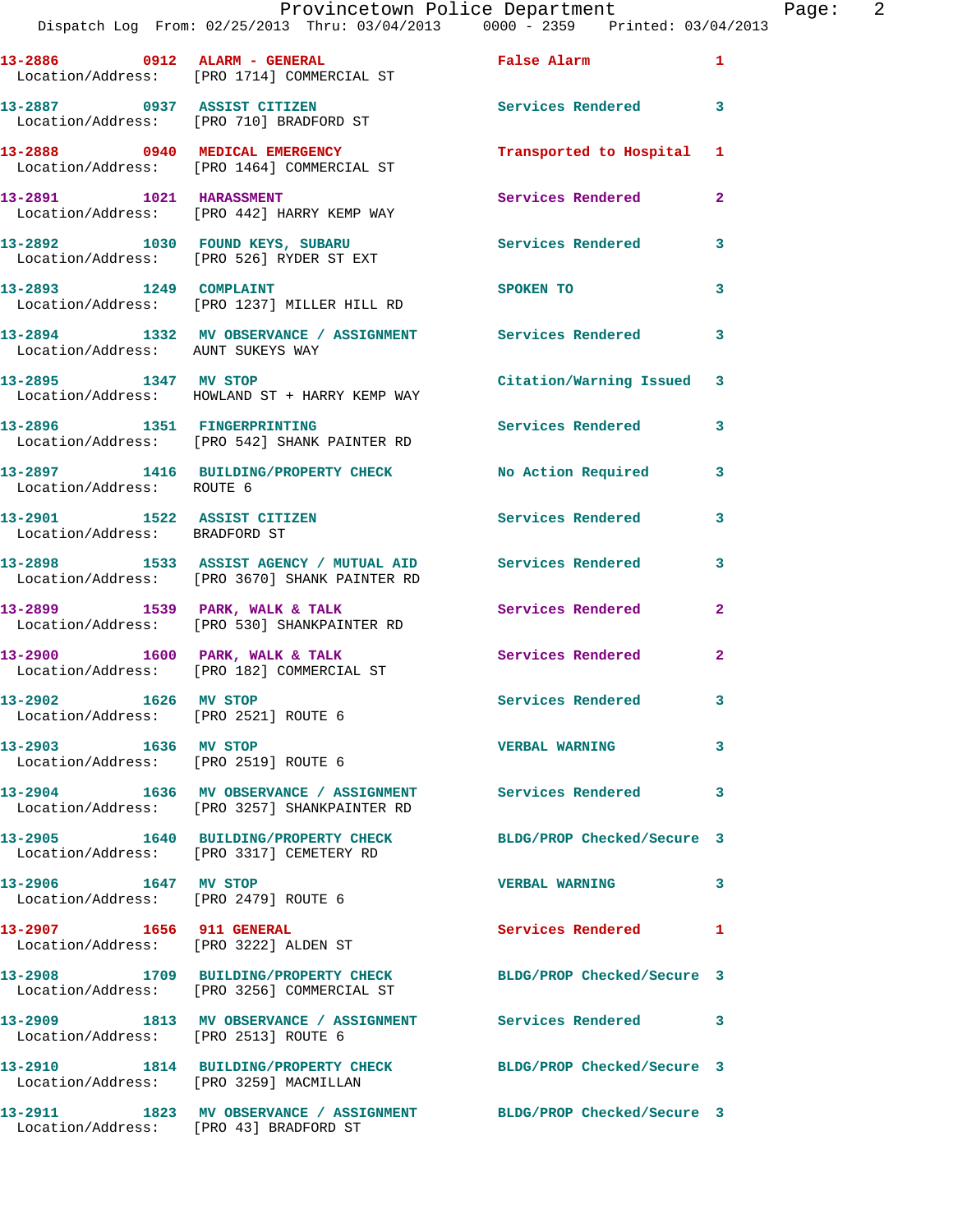Dispatch Log From: 02/25/2013 Thru: 03/04/2013 0000 - 2359 Printed: 03/04/2013

|                                  | 13-2912 1832 BUILDING/PROPERTY CHECK<br>Location/Address: [PRO 519] RACE POINT RD                               | BLDG/PROP Checked/Secure 3 |              |    |
|----------------------------------|-----------------------------------------------------------------------------------------------------------------|----------------------------|--------------|----|
| 13-2913 1833 MV STOP             | Location/Address: [PRO 2513] ROUTE 6                                                                            | Citation/Warning Issued 3  |              |    |
| 13-2914 1842 MV STOP             | Location/Address: FRANKLIN ST + BRADFORD ST                                                                     | <b>VERBAL WARNING</b>      | 3            |    |
|                                  | 13-2915 1959 BUILDING/PROPERTY CHECK BLDG/PROP Checked/Secure 3<br>Location/Address: [PRO 1638] COMMERCIAL ST   |                            |              |    |
|                                  | 13-2916 2004 MV OBSERVANCE / ASSIGNMENT Services Rendered<br>Location/Address: [PRO 94] BRADFORD ST             |                            | 3            |    |
|                                  | 13-2917 2009 BUILDING/PROPERTY CHECK BLDG/PROP Checked/Secure 3<br>Location/Address: [PRO 306] COMMERCIAL ST    |                            |              |    |
|                                  | 13-2918 2020 PARK, WALK & TALK<br>Location/Address: FREEMAN ST + COMMERCIAL ST                                  | <b>Services Rendered</b>   | $\mathbf{2}$ |    |
|                                  | 13-2919 2027 BUILDING/PROPERTY CHECK<br>Location/Address: [PRO 569] WINSLOW ST                                  | BLDG/PROP Checked/Secure 3 |              |    |
|                                  | 13-2920 2033 BUILDING/PROPERTY CHECK<br>Location/Address: [PRO 3004] BRADFORD ST                                | BLDG/PROP Checked/Secure 3 |              |    |
|                                  | 13-2921 2050 ALARM - GENERAL<br>Location/Address: [PRO 396] COMMERCIAL ST                                       | Unfounded                  | 1            |    |
|                                  | 13-2922 2106 MV OBSERVANCE / ASSIGNMENT Services Rendered<br>Location/Address: [PRO 94] BRADFORD ST             |                            | 3            |    |
|                                  | 13-2923 2114 BUILDING/PROPERTY CHECK<br>Location/Address: [PRO 530] SHANKPAINTER RD                             | BLDG/PROP Checked/Secure 3 |              |    |
|                                  | 13-2924 2122 BUILDING/PROPERTY CHECK<br>Location/Address: [PRO 175] COMMERCIAL ST                               | BLDG/PROP Checked/Secure 3 |              |    |
|                                  | 13-2925 2224 BUILDING/PROPERTY CHECK<br>Location/Address: [PRO 545] SHANKPAINTER RD                             | BLDG/PROP Checked/Secure 3 |              |    |
|                                  | 13-2927 2342 BUILDING/PROPERTY CHECK BLDG/PROP Checked/Secure 3<br>Location/Address: [PRO 2898] JEROME SMITH RD |                            |              |    |
| 13-2926 2344 KEEP THE PEACE      | Location/Address: [PRO 1231] COMMERCIAL ST                                                                      | Services Rendered          | $\mathbf{2}$ |    |
| For Date: $02/26/2013$ - Tuesday |                                                                                                                 |                            |              |    |
|                                  | 13-2928 0120 BUILDING/PROPERTY CHECK Services Rendered 3<br>Location/Address: [PRO 2483] COMMERCIAL ST          |                            |              |    |
|                                  | 13-2929 0134 BUILDING/PROPERTY CHECK<br>Location/Address: [PRO 1638] COMMERCIAL ST                              | BLDG/PROP Checked/Secure 3 |              |    |
|                                  | 13-2930 0241 BUILDING/PROPERTY CHECK<br>Location/Address: [PRO 3030] TIN PAN ALLEY RD                           | BLDG/PROP Checked/Secure 3 |              |    |
| 13-2931 0317 911 GENERAL         | Location/Address: [PRO 3222] ALDEN ST                                                                           | Services Rendered          | 1            |    |
| 13-2932 0322 LOBBY TRAFFIC       | Location/Address: [PRO 542] SHANK PAINTER RD                                                                    | Services Rendered          | $\mathbf{2}$ | 21 |
|                                  | 13-2933 0327 ASSIST CITIZEN<br>Location/Address: [PRO 542] SHANK PAINTER RD                                     | Services Rendered          | 3            |    |
| 13-2934 0515 SERVE WARRANT       |                                                                                                                 | Arrest(s) Made             | 3            |    |
|                                  |                                                                                                                 |                            |              |    |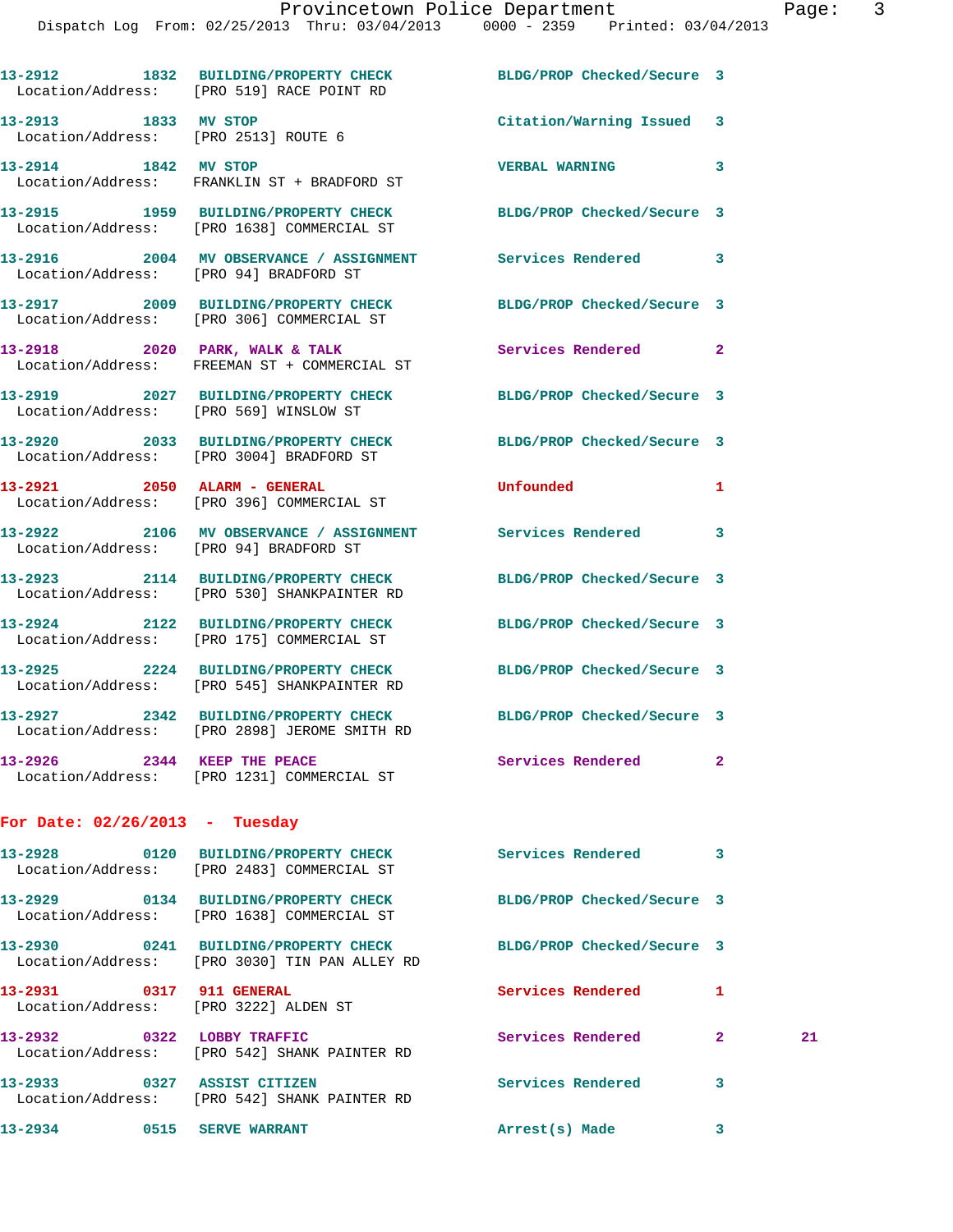|                                       | Provincetown Police Department<br>Dispatch Log From: 02/25/2013 Thru: 03/04/2013 0000 - 2359 Printed: 03/04/2013 |                            |                |
|---------------------------------------|------------------------------------------------------------------------------------------------------------------|----------------------------|----------------|
| Refer To Arrest: 13-20-AR             | Location/Address: [PRO 1231] COMMERCIAL ST                                                                       |                            |                |
|                                       | 13-2935 0629 ALARM - FIRE<br>Location/Address: [PRO 2227] BRADFORD ST                                            | False Alarm                | 1              |
| 13-2936 0637 NOBEL AWAY               |                                                                                                                  | Services Rendered          | 3              |
|                                       | 13-2937 0735 BUILDING/PROPERTY CHECK BLDG/PROP Checked/Secure 3<br>Location/Address: [PRO 2206] COMMERCIAL ST    |                            |                |
|                                       | 13-2938 0743 BOAT/HARBORMASTER<br>Location/Address: [PRO 2543] MACMILLAN WHARF                                   | No Action Required         | $\mathbf{2}$   |
| Location/Address: SHANK PAINTER RD    | 13-2939 0804 MV OBSERVANCE / ASSIGNMENT No Action Required                                                       |                            | 3              |
| Location/Address: [PRO 3287] ROUTE 6  | 13-2940 0811 BUILDING/PROPERTY CHECK BLDG/PROP Checked/Secure 3                                                  |                            |                |
| Location/Address: [PRO 564] BAYBERRY  | 13-2942 0832 BUILDING/PROPERTY CHECK                                                                             | Services Rendered          | 3              |
|                                       | 13-2943 0852 MEDICAL EMERGENCY<br>Location/Address: [PRO 542] SHANK PAINTER RD                                   | <b>PATIENT REFUSAL</b>     | 1              |
| 13-2944 0906 ANIMAL CALL              | Location/Address: [PRO 1621] BRADFORD ST                                                                         | <b>Services Rendered</b>   | $\overline{a}$ |
| Location/Address: [PRO 3222] ALDEN ST | 13-2945 0916 911 GENERAL-ABANDONED CALL SPOKEN TO                                                                |                            | 1              |
|                                       | 13-2946 0938 FOUND LIC PLATE<br>Location/Address: [PRO 3296] SHANK PAINTER RD                                    | Services Rendered          | 3              |
|                                       | 13-2947 1000 REASSURANCE CHECK<br>Location/Address: [PRO 3632] COMMERCIAL ST                                     | No Action Required         | 3              |
| 13-2948 1004 MEDICAL EMERGENCY        | Location/Address: [PRO 1437] TREMONT ST                                                                          | Transported to Hospital 1  |                |
|                                       | 13-2949 1010 MV COMPLAINT-PRIVATE TOW<br>Location/Address: [PRO 3296] SHANK PAINTER RD                           | SPOKEN TO                  | $\mathbf{2}$   |
|                                       | Location/Address: [PRO 3456] RYDER ST EXT                                                                        | Citation/Warning Issued    | 3              |
| Location/Address: [PRO 571] ALDEN ST  | 13-2951 1101 BUILDING/PROPERTY CHECK BLDG/PROP Checked/Secure 3                                                  |                            |                |
| 13-2952 1145 ASSIST CITIZEN           | Location/Address: [PRO 542] SHANK PAINTER RD                                                                     | Services Rendered          | 3              |
| 13-2953 1157 COMPLAINT                | Location/Address: [PRO 1298] BRADFORD ST                                                                         | SPOKEN TO                  | 3              |
|                                       | 13-2954 1209 BUILDING/PROPERTY CHECK<br>Location/Address: [PRO 3317] CEMETERY RD                                 | BLDG/PROP Checked/Secure 3 |                |
|                                       | 13-2955 1215 MV OBSERVANCE / ASSIGNMENT                                                                          | No Action Required         | 3              |

 Location/Address: [PRO 2513] ROUTE 6 **13-2957 1216 ASSIST CITIZEN SPOKEN TO 3**  Location/Address: [PRO 542] SHANK PAINTER RD **13-2956 1245 BUILDING/PROPERTY CHECK BLDG/PROP Checked/Secure 3**  Location/Address: [PRO 564] BAYBERRY **13-2958 1320 MV OBSERVANCE / ASSIGNMENT No Action Required 3** 

Location/Address: RYDER ST + BRADFORD ST

Page: 4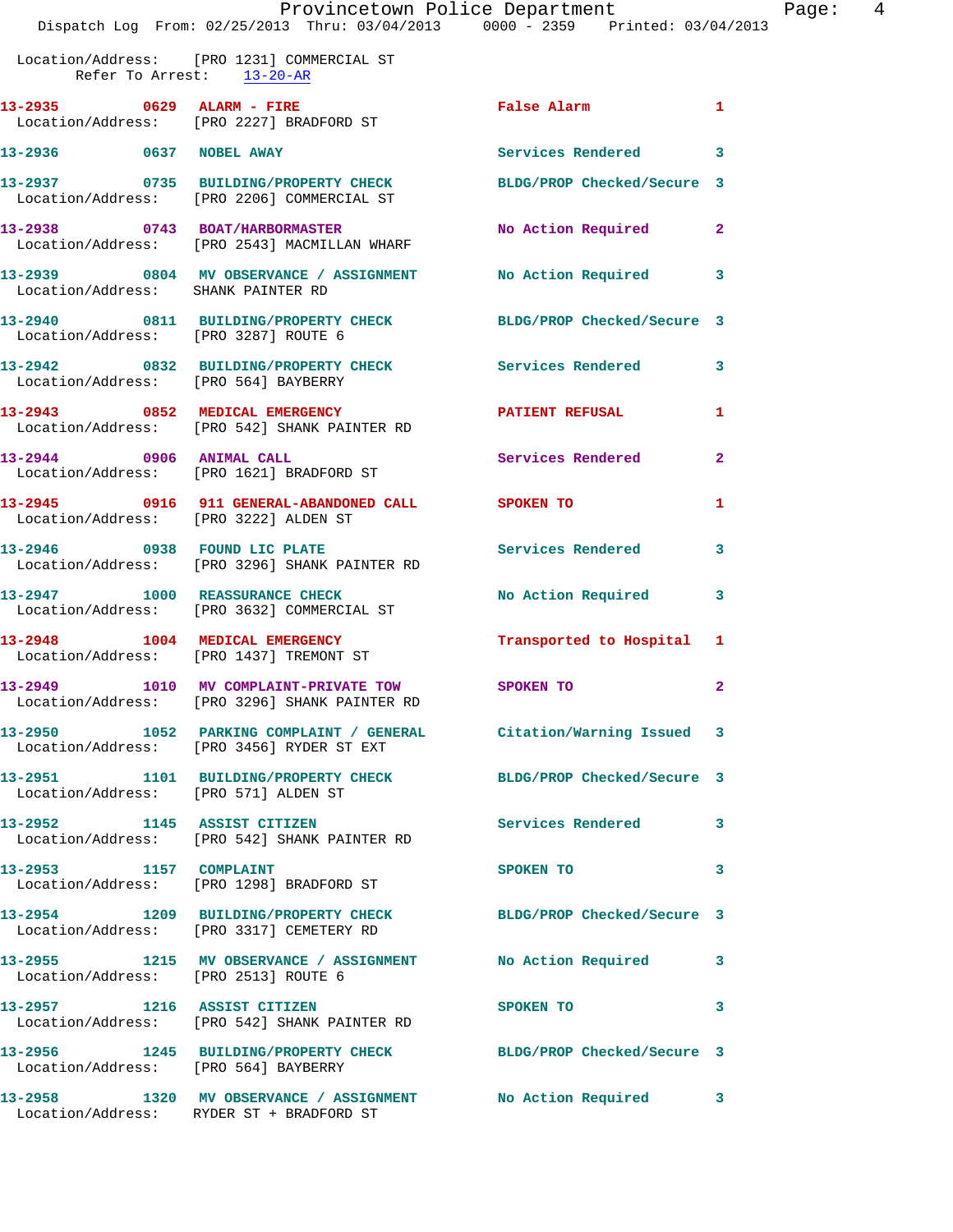|                                                               | Provincetown Police Department<br>Dispatch Log From: 02/25/2013 Thru: 03/04/2013 0000 - 2359 Printed: 03/04/2013 |                            |   |
|---------------------------------------------------------------|------------------------------------------------------------------------------------------------------------------|----------------------------|---|
|                                                               | 13-2959 1414 BUILDING/PROPERTY CHECK BLDG/PROP Checked/Secure 3<br>Location/Address: [PRO 3318] CEMETERY RD      |                            |   |
|                                                               | 13-2960 1535 MISSING LICENSE PLATE 65 SPOKEN TO<br>Location/Address: [PRO 1986] WINTHROP ST                      |                            | 3 |
|                                                               | 13-2961 1538 LOST WALLET AND RED CELL PHONE Services Rendered<br>Location/Address: [PRO 542] SHANK PAINTER RD    |                            | 3 |
|                                                               | 13-2962               1547    ALARM - GENERAL<br>Location/Address:     [PRO 488] MAYFLOWER AVE                   | Services Rendered          | 1 |
|                                                               | 13-2963 1558 BUILDING/PROPERTY CHECK BLDG/PROP Checked/Secure 3<br>Location/Address: [PRO 564] BAYBERRY          |                            |   |
|                                                               | 13-2964 1651 MV OBSERVANCE / ASSIGNMENT No Action Required<br>Location/Address: [PRO 43] BRADFORD ST             |                            | 3 |
|                                                               | 13-2965 1701 SERVE WARRANT<br>Location/Address: [PRO 1493] UPPER MILLER HILL RD<br>Refer To Arrest: 13-21-AR     | Arrest(s) Made             | 3 |
|                                                               | 13-2966 1701 MV STOP<br>Location/Address: STANDISH AVE + BRADFORD ST                                             | <b>VERBAL WARNING</b>      | 3 |
| Location/Address: [PRO 3259] MACMILLAN                        | 13-2967 1751 BUILDING/PROPERTY CHECK BLDG/PROP Checked/Secure 3                                                  |                            |   |
|                                                               | 13-2968 1805 MV STOP<br>Location/Address: [PRO 3099] SHANK PAINTER RD                                            | <b>VERBAL WARNING</b>      | 3 |
| 13-2969 1826 ALARM - FIRE<br>Location/Address: BAYBERRY AVE   |                                                                                                                  | Services Rendered          | 1 |
|                                                               | 13-2970 1828 TTY TEST CALL<br>Location/Address: [PRO 542] SHANK PAINTER RD                                       | <b>Services Rendered</b>   | 3 |
|                                                               | 13-2971 1836 MV OBSERVANCE / ASSIGNMENT No Action Required<br>Location/Address: [PRO 595] BRADFORD ST            |                            | 3 |
|                                                               | 13-2972 1923 ELEVATOR ALARM<br>Location/Address: [PRO 105] COMMERCIAL ST                                         | Services Rendered          | 1 |
| 13-2973 1930 ASSIST CITIZEN                                   | Location/Address: [PRO 542] SHANK PAINTER RD                                                                     | SPOKEN TO                  | 3 |
|                                                               | 13-2974 2105 BUILDING/PROPERTY CHECK BLDG/PROP Checked/Secure 3<br>Location/Address: [PRO 3292] COMMERCIAL ST    |                            |   |
| Location/Address: RAILROAD AVE<br>Refer To Field Int: 13-3-FI | 13-2975 2114 FOUND TREK BIKE/OWNER CLAIMED Services Rendered                                                     |                            | 3 |
|                                                               | 13-2976 2134 BUILDING/PROPERTY CHECK<br>Location/Address: [PRO 306] COMMERCIAL ST                                | BLDG/PROP Checked/Secure 3 |   |
| Location/Address: [PRO 433] RYDER ST                          | 13-2977 2206 BUILDING/PROPERTY CHECK BLDG/PROP Checked/Secure 3                                                  |                            |   |
|                                                               | 13-2978 2335 BUILDING/PROPERTY CHECK<br>Location/Address: [PRO 306] COMMERCIAL ST                                | BLDG/PROP Checked/Secure 3 |   |
| For Date: $02/27/2013$ - Wednesday                            |                                                                                                                  |                            |   |
| Location/Address: [PRO 2543] MACMILLAN                        | 13-2979 0006 BUILDING/PROPERTY CHECK                                                                             | BLDG/PROP Checked/Secure 3 |   |
| 13-2980                                                       |                                                                                                                  |                            | 3 |

Location/Address: BRADFORD ST + RYDER ST

Page: 5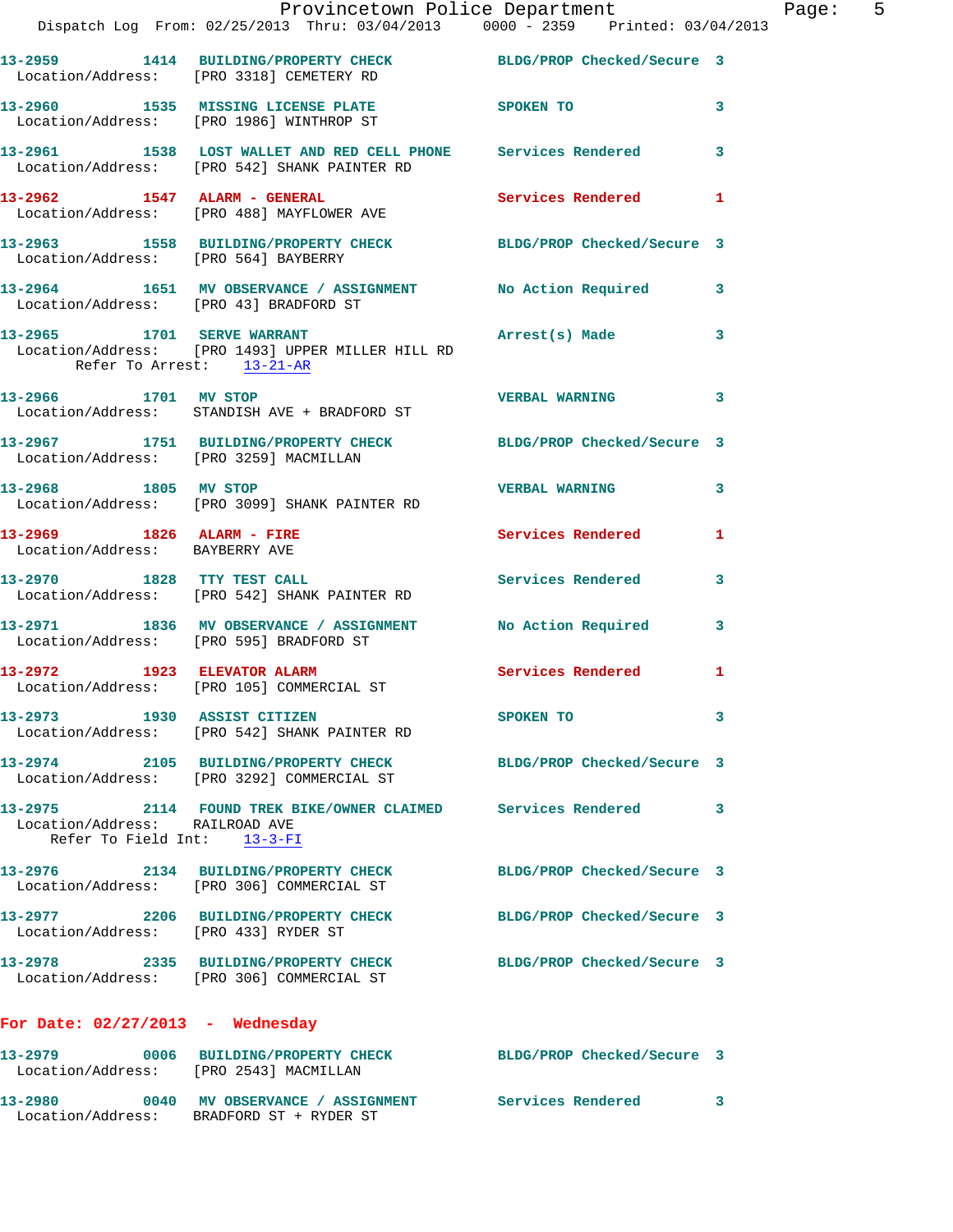|                                       |                                                                                  | Provincetown Police Department<br>Dispatch Log From: 02/25/2013 Thru: 03/04/2013 0000 - 2359 Printed: 03/04/2013 | Page: 6      |
|---------------------------------------|----------------------------------------------------------------------------------|------------------------------------------------------------------------------------------------------------------|--------------|
|                                       |                                                                                  |                                                                                                                  |              |
|                                       | Location/Address: [PRO 488] MAYFLOWER ST                                         | 13-2981 0059 BUILDING/PROPERTY CHECK BLDG/PROP Checked/Secure 3                                                  |              |
| Location/Address: [PRO 444] HIGH POLE |                                                                                  | 13-2982 0127 BUILDING/PROPERTY CHECK BLDG/PROP Checked/Secure 3                                                  |              |
| Location/Address: [PRO 3222] ALDEN ST | 13-2983 0354 ASSIST CITIZEN                                                      | Services Rendered 3                                                                                              | 1            |
| Location/Address: [PRO 3287] ROUTE 6  |                                                                                  | 13-2984 0406 BUILDING/PROPERTY CHECK BLDG/PROP Checked/Secure 3                                                  |              |
|                                       | 13-2985 0555 LOBBY TRAFFIC<br>Location/Address: [PRO 542] SHANK PAINTER RD       | Services Rendered 2                                                                                              | 13           |
|                                       | Location/Address: [PRO 1638] COMMERCIAL ST                                       | 13-2986 0556 BUILDING/PROPERTY CHECK BLDG/PROP Checked/Secure 3                                                  |              |
| Location/Address: ROUTE 6 + SNAIL RD  |                                                                                  | 13-2987 0607 MV OBSERVANCE / ASSIGNMENT Services Rendered 3                                                      |              |
| Location/Address: ROUTE 6 + SNAIL RD  | 13-2988 0629 MV STOP                                                             | <b>VERBAL WARNING</b>                                                                                            | 3            |
|                                       | 13-2989 0649 FOUND WALLET<br>Location/Address: [PRO 537] SHANK PAINTER RD        | No Action Required 3                                                                                             |              |
| Location/Address: [PRO 3287] ROUTE 6  |                                                                                  | 13-2990 0741 BUILDING/PROPERTY CHECK BLDG/PROP Checked/Secure 3                                                  |              |
|                                       | 13-2991 0803 LOST WALLET<br>Location/Address: [PRO 542] SHANK PAINTER RD         | Services Rendered 3                                                                                              |              |
|                                       | 13-2992 0827 BOAT/HARBORMASTER<br>Location/Address: [PRO 2543] MACMILLAN WHARF   | No Action Required 2                                                                                             |              |
| Location/Address: [PRO 571] ALDEN ST  |                                                                                  | 13-2993 0833 BUILDING/PROPERTY CHECK BLDG/PROP Checked/Secure 3                                                  |              |
|                                       | 13-2994 0928 MEDICAL EMERGENCY<br>Location/Address: [PRO 442] HARRY KEMP WAY     | Transported to Hospital 1                                                                                        |              |
|                                       | 13-2995 0950 MV DISABLED-LOCKOUT<br>Location/Address: [PRO 1865] COMMERCIAL ST   | No Action Required 2                                                                                             |              |
|                                       | 13-2996 1001 ASSIST CITIZEN<br>Location/Address: [PRO 1237] MILLER HILL RD       | Services Rendered                                                                                                | $\mathbf{3}$ |
| 13-2997 1027 SERVE SUMMONS            | Location/Address: [PRO 542] SHANK PAINTER RD                                     | Services Rendered 3                                                                                              |              |
|                                       | 13-2998 1030 BUILDING/PROPERTY CHECK<br>Location/Address: [PRO 3317] CEMETERY RD | BLDG/PROP Checked/Secure 3                                                                                       |              |
|                                       | 13-2999 1033 MISSING PERSON<br>Location/Address: [PRO 573] WINSLOW ST            | Services Rendered 1                                                                                              |              |
|                                       | 13-3000 1038 PARKING COMPLAINT<br>Location/Address: [PRO 105] COMMERCIAL ST      | No Action Required 3                                                                                             |              |
| 13-3001 1100 MV STOP                  | Location/Address: ROUTE 6 + SHANK PAINTER RD                                     | <b>VERBAL WARNING</b>                                                                                            | 3            |
|                                       | 13-3002 1113 ABANDONED PROPERTY<br>Location/Address: [PRO 542] SHANK PAINTER RD  | No Action Required                                                                                               | 3            |
|                                       | Location/Address: [PRO 306] COMMERCIAL ST                                        | 13-3003 1144 PARKING COMPLAINT / GENERAL Citation/Warning Issued 3                                               |              |
|                                       | 13-3004 1210 PARK, WALK & TALK<br>Location/Address: [PRO 2474] BRADFORD ST       | Services Rendered                                                                                                | $\mathbf{2}$ |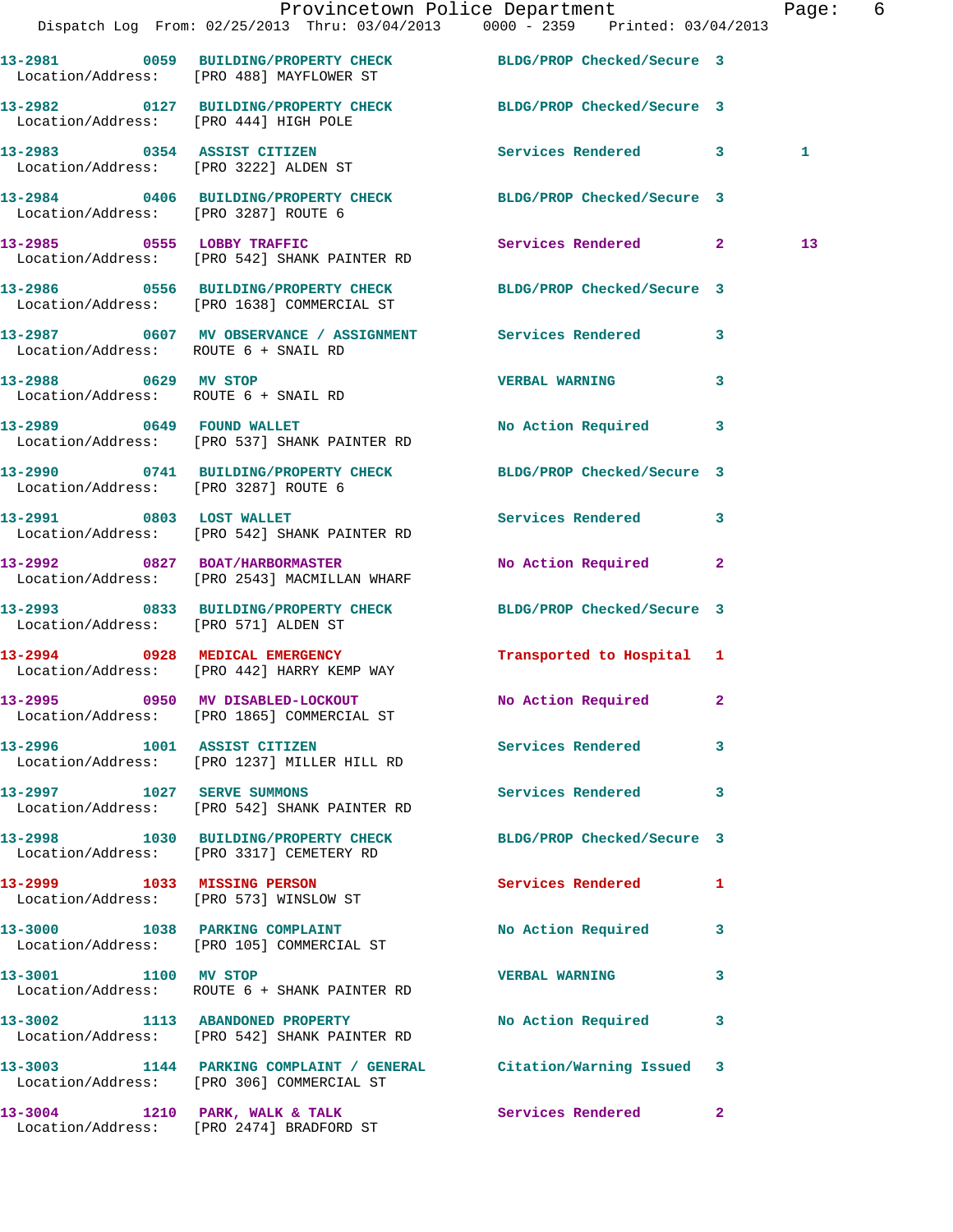|                                                                         | 13-3006 1216 ASSIST CITIZEN<br>Location/Address: [PRO 542] SHANK PAINTER RD                                   | SPOKEN TO                  | 3                  |
|-------------------------------------------------------------------------|---------------------------------------------------------------------------------------------------------------|----------------------------|--------------------|
| 13-3005 1218 MV STOP<br>Location/Address: COMMERCIAL ST                 |                                                                                                               | Citation/Warning Issued 3  |                    |
|                                                                         | 13-3007 1237 BUILDING/PROPERTY CHECK BLDG/PROP Checked/Secure 3<br>Location/Address: [PRO 2483] COMMERCIAL ST |                            |                    |
|                                                                         | 13-3008 1251 WIRES DOWN<br>Location/Address: [PRO 1316] COMMERCIAL ST                                         | No Action Required         | $\mathbf{2}$       |
|                                                                         | 13-3009 1255 PARK, WALK & TALK<br>Location/Address: [PRO 537] SHANK PAINTER RD                                | No Action Required         | $\mathbf{2}$       |
| 13-3010 1341 WIRES DOWN<br>Location/Address: DEWEY AVE                  |                                                                                                               | Removed Hazard             | $\mathbf{2}$<br>-1 |
| 13-3012 1406 911 GENERAL<br>Location/Address: RACE POINT RD             |                                                                                                               | Services Rendered          | 1                  |
| 13-3011 1409 911 GENERAL                                                | Location/Address: [PRO 1730] DUNCAN LN                                                                        | <b>Services Rendered</b>   | 1                  |
|                                                                         | 13-3013 1419 ALARM - FIRE<br>Location/Address: [PRO 312] COMMERCIAL ST                                        | False Alarm                | 1                  |
| Location/Address: [PRO 2754] ROUTE 6                                    | 13-3019 1453 ASSIST AGENCY / MUTUAL AID Services Rendered                                                     |                            | 3                  |
|                                                                         | 13-3021 1455 FOUND BADGE<br>Location/Address: [PRO 542] SHANK PAINTER RD                                      | <b>Services Rendered</b>   | 3                  |
| 13-3014 1524 WIRES DOWN                                                 | Location/Address: [PRO 113] COMMERCIAL ST                                                                     | Services Rendered          | $\overline{a}$     |
| 13-3015 1526 MEDICAL EMERGENCY<br>Location/Address: [PRO 3222] ALDEN ST |                                                                                                               | Transported to Hospital    | 1                  |
|                                                                         | 13-3016 1557 ALARM - GENERAL<br>Location/Address: [PRO 488] MAYFLOWER AVE                                     | Services Rendered          | 1                  |
| Location/Address: [PRO 571] ALDEN ST                                    | 13-3017 1613 BUILDING/PROPERTY CHECK BLDG/PROP Checked/Secure 3                                               |                            |                    |
| 13-3018   1614   SERVICE CALL<br>Location/Address: HARRY KEMP WAY       |                                                                                                               | Services Rendered          | -3                 |
|                                                                         | 13-3020 1655 ANIMAL CALL<br>Location/Address: [PRO 2818] CONWELL ST                                           | Services Rendered          | $\overline{2}$     |
| 13-3022 1837 MEDICAL EMERGENCY<br>Location/Address: OLD ANN PAGE WAY    |                                                                                                               | <b>PATIENT REFUSAL</b>     | 1                  |
| 13-3023 1843 BAR CHECK                                                  | Location/Address: [PRO 61] BRADFORD ST                                                                        | Services Rendered          | $\overline{a}$     |
|                                                                         | 13-3024 1845 BUILDING/PROPERTY CHECK<br>Location/Address: [PRO 519] RACE POINT RD                             | BLDG/PROP Checked/Secure 3 |                    |
| Location/Address: [PRO 3287] ROUTE 6                                    | 13-3025 1954 BUILDING/PROPERTY CHECK                                                                          | BLDG/PROP Checked/Secure 3 |                    |
| Location/Address: [PRO 3259] MACMILLAN                                  | 13-3026 1955 BUILDING/PROPERTY CHECK BLDG/PROP Checked/Secure 3                                               |                            |                    |
|                                                                         | 13-3029 2000 FOUND KEYS ON BLUE CLIP<br>Location/Address: [PRO 542] SHANK PAINTER RD                          | Services Rendered          | 3                  |
|                                                                         | 13-3027 2020 BUILDING/PROPERTY CHECK BLDG/PROP Checked/Secure 3                                               |                            |                    |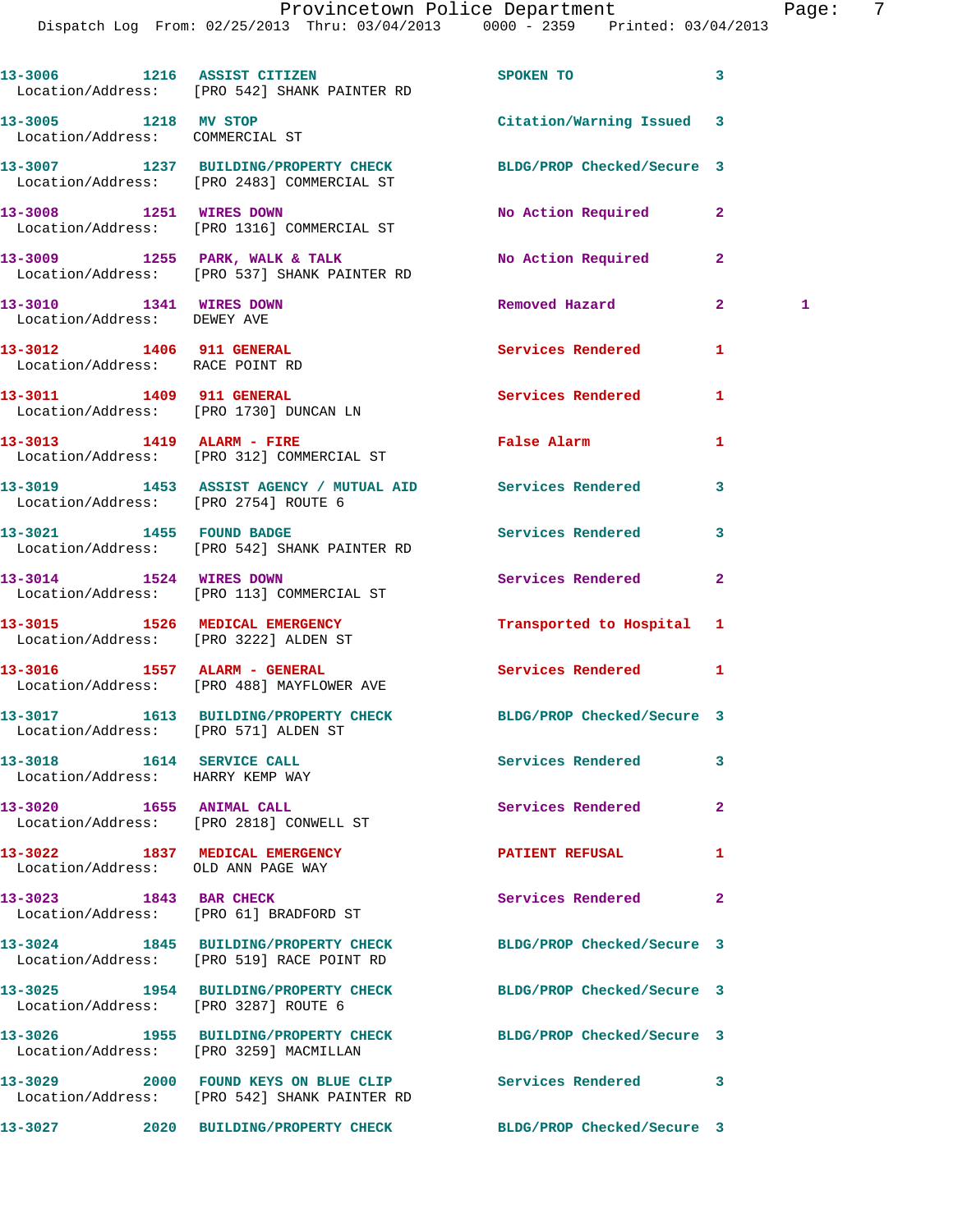|                                                                  | Dispatch Log From: 02/25/2013 Thru: 03/04/2013 0000 - 2359 Printed: 03/04/2013                                   | Provincetown Police Department              | Page: 8 |
|------------------------------------------------------------------|------------------------------------------------------------------------------------------------------------------|---------------------------------------------|---------|
| Location/Address: [PRO 444] HIGH POLE                            |                                                                                                                  |                                             |         |
|                                                                  | 13-3028 2051 BUILDING/PROPERTY CHECK BLDG/PROP Checked/Secure 3<br>Location/Address: [PRO 2490] PROVINCELANDS RD |                                             |         |
| Location/Address: [TRU] SHORE RD                                 | 13-3030 2253 ASSIST AGENCY / MUTUAL AID BLDG/PROP Checked/Secure 3                                               |                                             |         |
|                                                                  | 13-3031 2348 BUILDING/PROPERTY CHECK BLDG/PROP Checked/Secure 3<br>Location/Address: [PRO 1778] SHANKPAINTER RD  |                                             |         |
|                                                                  | 13-3032 2353 BUILDING/PROPERTY CHECK BLDG/PROP Checked/Secure 3<br>Location/Address: [PRO 391] COMMERCIAL ST     |                                             |         |
| For Date: $02/28/2013$ - Thursday                                |                                                                                                                  |                                             |         |
|                                                                  | 13-3033 0002 BUILDING/PROPERTY CHECK BLDG/PROP Checked/Secure 3<br>Location/Address: [PRO 2543] MACMILLAN        |                                             |         |
|                                                                  | 13-3034 0021 BUILDING/PROPERTY CHECK BLDG/PROP Checked/Secure 3<br>Location/Address: [PRO 2543] MACMILLAN        |                                             |         |
|                                                                  | 13-3035 0023 MV OBSERVANCE / ASSIGNMENT Services Rendered 3<br>Location/Address: [PRO 2577] BRADFORD ST          |                                             |         |
|                                                                  | 13-3036 0029 BUILDING/PROPERTY CHECK<br>Location/Address: [PRO 2483] COMMERCIAL ST                               | BLDG/PROP Checked/Secure 3                  |         |
| Location/Address: HOWLAND ST                                     | 13-3037 0034 MV OBSERVANCE / ASSIGNMENT Services Rendered 3                                                      |                                             |         |
|                                                                  | 13-3038 0048 BUILDING/PROPERTY CHECK<br>Location/Address: [PRO 105] COMMERCIAL ST                                | BLDG/PROP Checked/Secure 3                  |         |
| 13-3039 0048 MV DISABLED<br>Location/Address: [PRO 3672] ROUTE 6 |                                                                                                                  | Services Rendered 2                         |         |
|                                                                  | 13-3040 0059 BUILDING/PROPERTY CHECK BLDG/PROP Checked/Secure 3<br>Location/Address: [PRO 1952] COMMERCIAL ST    |                                             |         |
| $13 - 3041$                                                      | 0111 MV OBSERVANCE / ASSIGNMENT Services Rendered 3<br>Location/Address: [PRO 3004] BRADFORD ST                  |                                             |         |
|                                                                  | 13-3042 0130 MV OBSERVANCE / ASSIGNMENT Services Rendered 3<br>Location/Address: [PRO 2577] BRADFORD ST          |                                             |         |
| Location/Address: [PRO 444] HIGH POLE                            | 13-3043 0301 BUILDING/PROPERTY CHECK BLDG/PROP Checked/Secure 3                                                  |                                             |         |
|                                                                  | 13-3044 0303 BUILDING/PROPERTY CHECK BLDG/PROP Checked/Secure 3<br>Location/Address: [PRO 341] COMMERCIAL ST     |                                             |         |
| Location: ROUTE 6 @ SANDPIT                                      | 13-3045 0605 MV OBSERVANCE / ASSIGNMENT Services Rendered 3                                                      |                                             |         |
|                                                                  | 13-3046 0610 LOBBY TRAFFIC<br>Location/Address: [PRO 542] SHANK PAINTER RD                                       | Services Rendered 2                         | 11      |
| 13-3047 0621 MV STOP                                             | Location/Address: ROUTE 6 + CONWELL ST                                                                           | VERBAL WARNING 3                            |         |
| 13-3048 0637 MV STOP                                             | Location/Address: ROUTE 6 + SNAIL RD                                                                             | VERBAL WARNING 3                            |         |
| 13-3049 0701 WIRES DOWN                                          | Location/Address: [PRO 2977] COMMERCIAL ST                                                                       | Services Rendered 2                         |         |
|                                                                  | 13-3050 0716 ALARM - FIRE<br>Location/Address: [PRO 3430] COMMERCIAL ST                                          | False Alarm <b>Exercise Service Service</b> | 1       |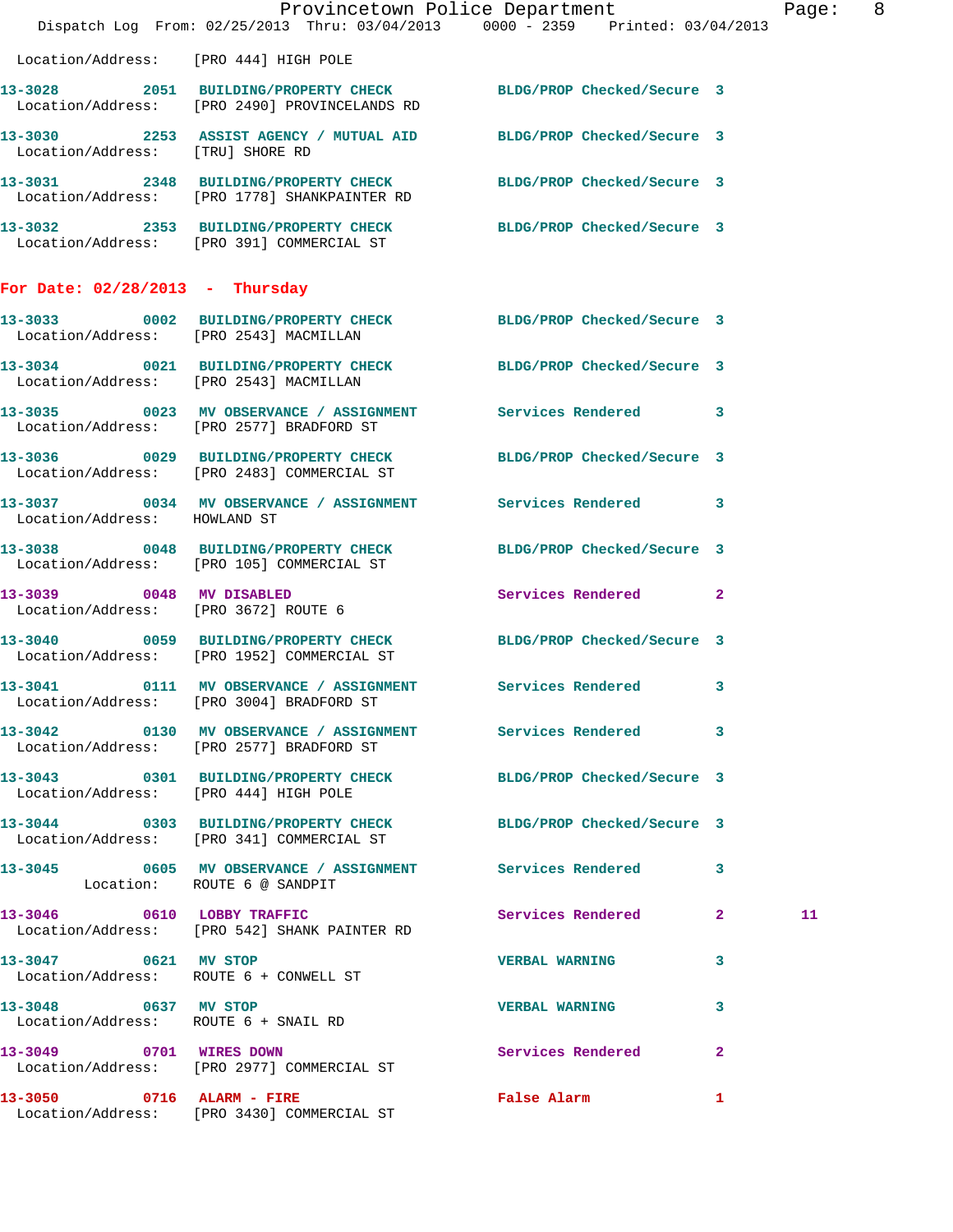|                                                    |                                                                                 | Provincetown Police Department Page: 9<br>Dispatch Log From: 02/25/2013 Thru: 03/04/2013 0000 - 2359 Printed: 03/04/2013 |              |  |
|----------------------------------------------------|---------------------------------------------------------------------------------|--------------------------------------------------------------------------------------------------------------------------|--------------|--|
| Location/Address: COMMERCIAL ST                    |                                                                                 | 13-3051 0813 ILLEGAL PARKING No Action Required 3                                                                        |              |  |
|                                                    | 13-3052 0840 H/M ON/OFF DUTY<br>Location/Address: [PRO 2543] MACMILLAN WHARF    | Services Rendered 2                                                                                                      |              |  |
| Location/Address: [PRO 2521] ROUTE 6               |                                                                                 | 13-3053 0901 MV OBSERVANCE / ASSIGNMENT Services Rendered 3                                                              |              |  |
| 13-3054 0905 MV STOP<br>Location/Address: SNAIL RD |                                                                                 | VERBAL WARNING 3                                                                                                         |              |  |
|                                                    | Location/Address: [PRO 1645] HARRY KEMP WAY                                     | 13-3055 0906 FUNERAL ESCORT Services Rendered 3                                                                          |              |  |
|                                                    | Location/Address: [PRO 3287] ROUTE 6                                            | 13-3056 0926 BUILDING/PROPERTY CHECK BLDG/PROP Checked/Secure 3                                                          |              |  |
| Location/Address: COMMERCIAL ST                    | 13-3057 1005 DECEASED SEAL                                                      | Services Rendered 2                                                                                                      |              |  |
| Location/Address: [PRO 2513] ROUTE 6               |                                                                                 | 13-3058 1018 MV OBSERVANCE / ASSIGNMENT Services Rendered 3                                                              |              |  |
|                                                    | 13-3059 1021 MV STOP<br>Location/Address: [PRO 2513] ROUTE 6                    | Citation/Warning Issued 3                                                                                                |              |  |
|                                                    | Location/Address: [PRO 542] SHANK PAINTER RD                                    | 13-3060 1045 FOUND SAMSUNG PHONE 5ervices Rendered 3                                                                     |              |  |
|                                                    | 13-3062 1110 PHONE SCAM<br>Location/Address: [PRO 542] SHANK PAINTER RD         | SPOKEN TO 3                                                                                                              |              |  |
| Location/Address: [PRO 571] ALDEN ST               |                                                                                 | 13-3061 1111 PROPERTY CHECK/SECURE BLDG/PROP Checked/Secure 3                                                            |              |  |
|                                                    |                                                                                 | 13-3063 1153 MVC/MINOR PROPERTY DAMAGE Services Rendered 1<br>Location/Address: [PRO 2693] FREEMAN ST                    |              |  |
|                                                    | Location/Address: [PRO 537] SHANK PAINTER RD                                    | 13-3064 1231 PARK, WALK & TALK 2 Services Rendered 2                                                                     |              |  |
| Location/Address: BRADFORD ST                      | 13-3065 1325 KEEP THE PEACE REQUEST Peace Restored                              |                                                                                                                          | $\mathbf{2}$ |  |
|                                                    | 13-3066 1359 VERBAL INSPECTION<br>Location/Address: COMMERCIAL ST + BRADFORD ST | VERBAL WARNING 3                                                                                                         |              |  |
|                                                    | Location/Address: [PRO 2344] COMMERCIAL ST                                      | 13-3067 1405 ANIMAL CALL/UNFOUNDED Services Rendered                                                                     | $\mathbf{2}$ |  |
| 13-3068 1422 VERBAL 90/20                          | Location/Address: [PRO 539] SHANK PAINTER RD                                    | VERBAL WARNING 3                                                                                                         |              |  |
|                                                    | Location/Address: [PRO 3277] SANDY HILL LN                                      | 13-3069 1426 PARK, WALK & TALK 6 Services Rendered 2                                                                     |              |  |
| Location/Address: [PRO 571] ALDEN ST               |                                                                                 | 13-3070 1532 BUILDING/PROPERTY CHECK BLDG/PROP Checked/Secure 3                                                          |              |  |
|                                                    |                                                                                 | 13-3071   1605   BUILDING/PROPERTY CHECK   BLDG/PROP Checked/Secure   3<br>Location/Address: [PRO 564] BAYBERRY          |              |  |
|                                                    | 13-3072 1633 IDENTITY THEFT<br>Location/Address: [PRO 542] SHANK PAINTER RD     | Services Rendered 2                                                                                                      |              |  |
|                                                    | Location/Address: [PRO 2902] COMMERCIAL ST                                      | 13-3073 1654 ASSIST CITIZEN/BAD CHECKS Services Rendered 3                                                               |              |  |
|                                                    | Location/Address: [PRO 3259] MACMILLAN                                          | 13-3074 1723 BUILDING/PROPERTY CHECK BLDG/PROP Checked/Secure 3                                                          |              |  |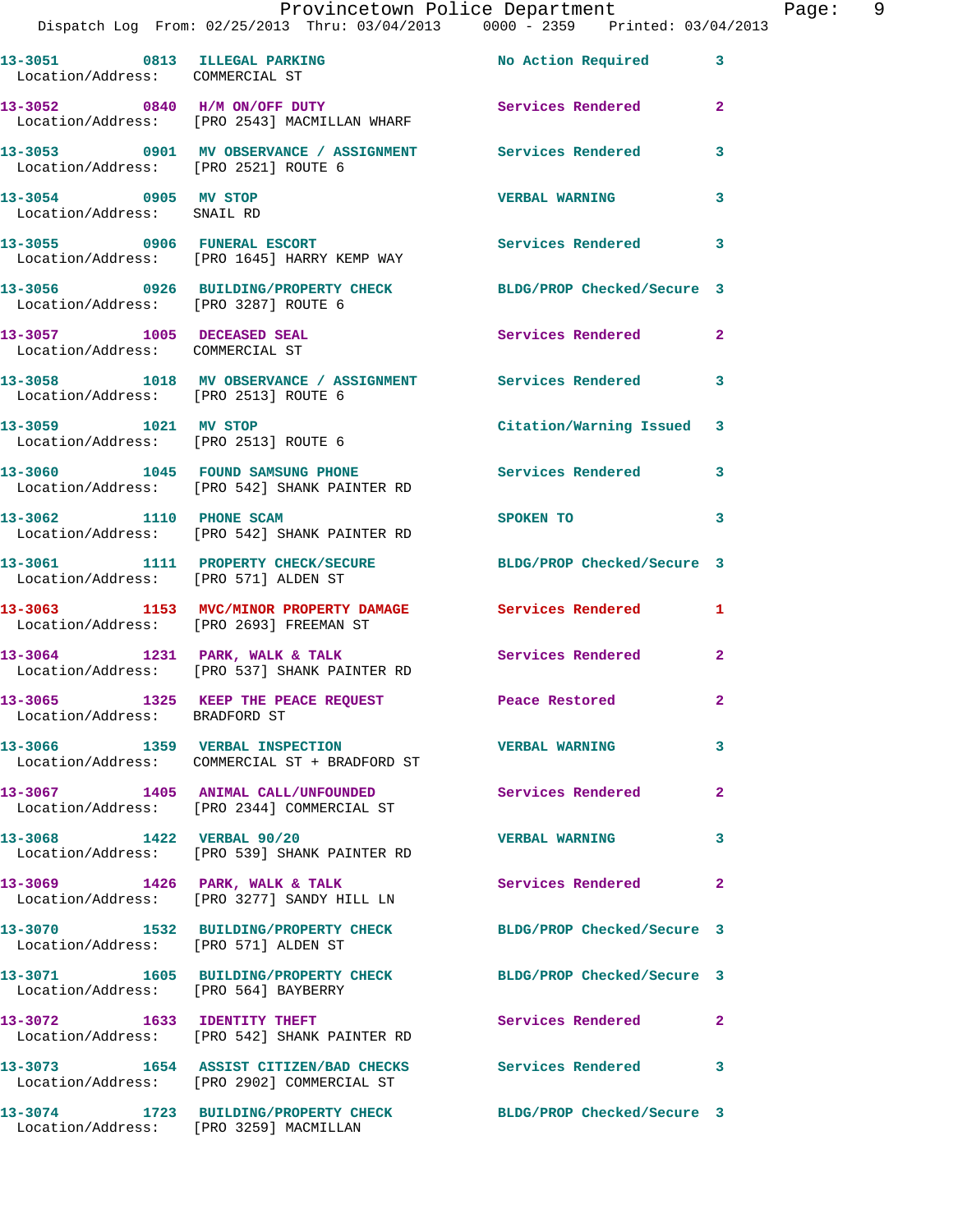| Location/Address: SHANK PAINTER RD     | 13-3075 1730 MV OBSERVANCE / ASSIGNMENT Services Rendered                                                     |                            | 3            |
|----------------------------------------|---------------------------------------------------------------------------------------------------------------|----------------------------|--------------|
| 13-3076 1825 MV STOP                   | Location/Address: BRADFORD ST + WEST VINE ST                                                                  | <b>VERBAL WARNING</b>      | 3            |
| 13-3077 1904 911 ABANDONED             | Location/Address: [PRO 515] RACE POINT RD                                                                     | Services Rendered 1        |              |
|                                        | 13-3078 1927 BUILDING/PROPERTY CHECK<br>Location/Address: [PRO 2483] COMMERCIAL ST                            | BLDG/PROP Checked/Secure 3 |              |
|                                        | 13-3079 1947 BUILDING/PROPERTY CHECK<br>Location/Address: [PRO 2898] JEROME SMITH RD                          | BLDG/PROP Checked/Secure 3 |              |
|                                        | 13-3081 2008 BUILDING/PROPERTY CHECK<br>Location/Address: [PRO 175] COMMERCIAL ST                             | BLDG/PROP Checked/Secure 3 |              |
| 13-3082 2011 MEDICAL EMERGENCY         | Location/Address: [PRO 3222] ALDEN ST                                                                         | Transported to Hospital 1  |              |
| Location/Address: [PRO 571] ALDEN ST   | 13-3083 2012 BUILDING/PROPERTY CHECK                                                                          | BLDG/PROP Checked/Secure 3 |              |
| 13-3085 2030 MV STOP                   | Location/Address: [PRO 539] SHANK PAINTER RD                                                                  | <b>VERBAL WARNING</b>      | 3            |
| Location/Address: [PRO 3287] ROUTE 6   | 13-3086 2054 BUILDING/PROPERTY CHECK                                                                          | BLDG/PROP Checked/Secure 3 |              |
| 13-3087 2055 MV STOP                   | Location/Address: [PRO 539] SHANK PAINTER RD                                                                  | <b>VERBAL WARNING</b>      | 3            |
| Location/Address: JEROME SMITH RD      | 13-3088 2105 ELECTRICAL BURNING ODOR                                                                          | Unfounded                  | 3            |
|                                        | 13-3089 2124 BUILDING/PROPERTY CHECK<br>Location/Address: [PRO 530] SHANKPAINTER RD                           | BLDG/PROP Checked/Secure 3 |              |
| 13-3090 2134 911 GENERAL               | Location/Address: [PRO 1245] SEASHORE PARK DR                                                                 | Services Rendered 1        |              |
|                                        | 13-3091 2222 BUILDING/PROPERTY CHECK<br>Location/Address: [PRO 3004] BRADFORD ST                              | BLDG/PROP Checked/Secure 3 |              |
| For Date: $03/01/2013$ - Friday        |                                                                                                               |                            |              |
|                                        | 13-3092 0002 BUILDING/PROPERTY CHECK BLDG/PROP Checked/Secure 3<br>Location/Address: [PRO 1989] COMMERCIAL ST |                            |              |
| Location/Address: [PRO 2543] MACMILLAN | 13-3093 0009 BUILDING/PROPERTY CHECK BLDG/PROP Checked/Secure 3                                               |                            |              |
|                                        | 13-3094 0012 BUILDING/PROPERTY CHECK BLDG/PROP Checked/Secure 3<br>Location/Address: [PRO 3317] CEMETERY RD   |                            |              |
|                                        | 13-3095 0019 MV OBSERVANCE / ASSIGNMENT Services Rendered<br>Location/Address: [PRO 216] COMMERCIAL ST        |                            | $\mathbf{3}$ |
| Location/Address: [PRO 43] BRADFORD ST | 13-3096 60029 MV OBSERVANCE / ASSIGNMENT Services Rendered 3                                                  |                            |              |
|                                        | 13-3097 0111 BUILDING/PROPERTY CHECK<br>Location/Address: [PRO 530] SHANKPAINTER RD                           | BLDG/PROP Checked/Secure 3 |              |
| Location/Address: HOWLAND ST           | 13-3098 0145 MV OBSERVANCE / ASSIGNMENT No Action Required 3                                                  |                            |              |
|                                        | 13-3099       0223   BUILDING/PROPERTY CHECK        BLDG/PROP Checked/Secure 3                                |                            |              |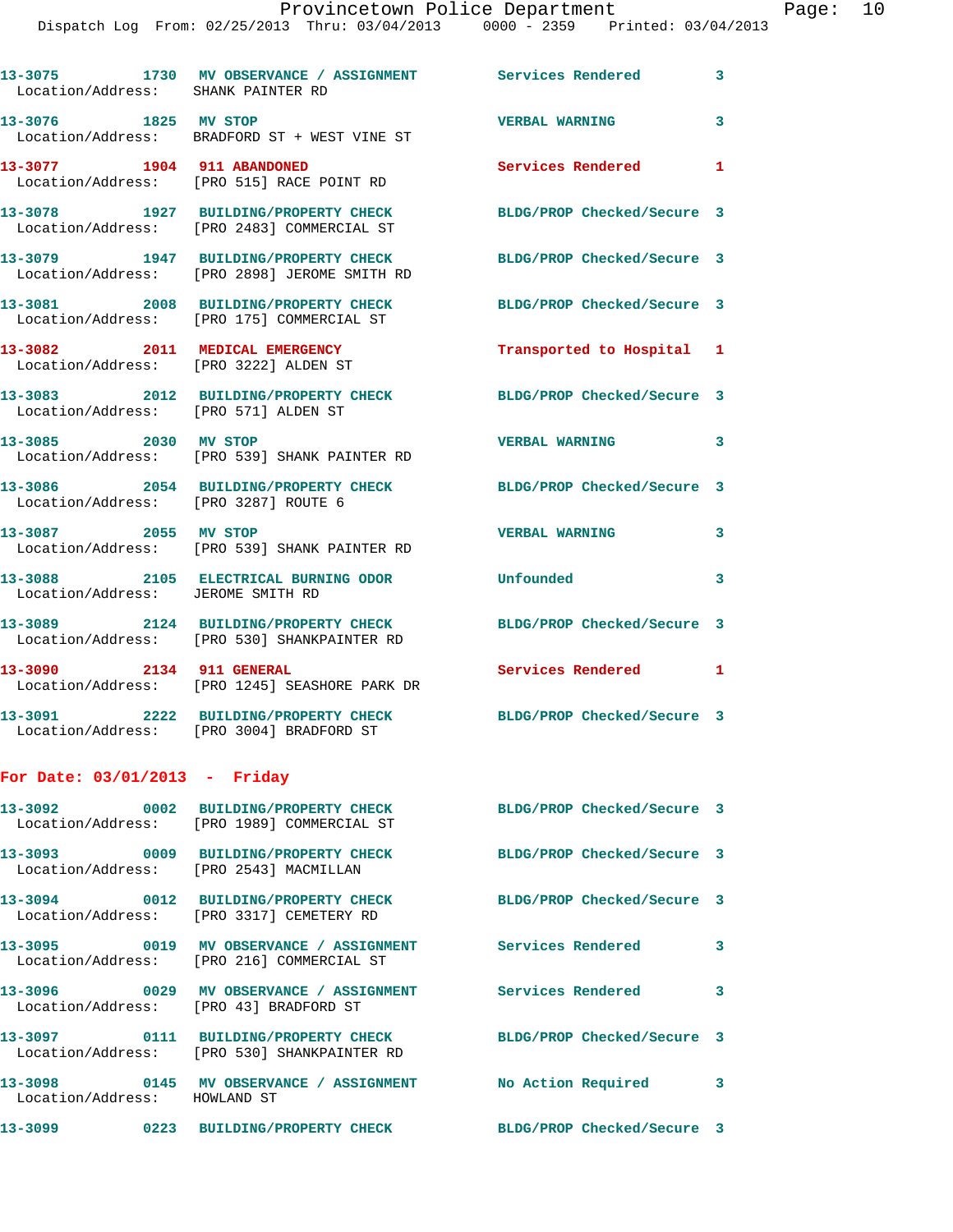|                                                     | Dispatch Log From: 02/25/2013 Thru: 03/04/2013 0000 - 2359 Printed: 03/04/2013                              | Provincetown Police Department                                                                                                                                                                                                 |              | Page: 11 |  |
|-----------------------------------------------------|-------------------------------------------------------------------------------------------------------------|--------------------------------------------------------------------------------------------------------------------------------------------------------------------------------------------------------------------------------|--------------|----------|--|
| Location/Address: [PRO 444] HIGH POLE               |                                                                                                             |                                                                                                                                                                                                                                |              |          |  |
|                                                     | 13-3100 0227 INFO SERVICES - LOBBY Services Rendered 2<br>Location/Address: [PRO 542] SHANK PAINTER RD      |                                                                                                                                                                                                                                |              | 18       |  |
| Location/Address: [PRO 564] BAYBERRY                | 13-3101 0250 BUILDING/PROPERTY CHECK BLDG/PROP Checked/Secure 3                                             |                                                                                                                                                                                                                                |              |          |  |
|                                                     | 13-3102 0418 BUILDING/PROPERTY CHECK BLDG/PROP Checked/Secure 3<br>Location/Address: [PRO 1646] WINSLOW ST  |                                                                                                                                                                                                                                |              |          |  |
|                                                     | 13-3103 0438 MV OBSERVANCE / ASSIGNMENT Services Rendered 3<br>Location/Address: [PRO 595] BRADFORD ST      |                                                                                                                                                                                                                                |              |          |  |
|                                                     | 13-3104 0511 MV OBSERVANCE / ASSIGNMENT No Action Required 3<br>Location/Address: [PRO 3440] ROUTE 6        |                                                                                                                                                                                                                                |              |          |  |
|                                                     | 13-3105 0720 BUILDING/PROPERTY CHECK BLDG/PROP Checked/Secure 3<br>Location/Address: [PRO 3318] CEMETERY RD |                                                                                                                                                                                                                                |              |          |  |
|                                                     | 13-3106 0816 BUILDING/PROPERTY CHECK<br>Location/Address: [PRO 2500] COMMERCIAL ST                          | BLDG/PROP Checked/Secure 3                                                                                                                                                                                                     |              |          |  |
|                                                     | 13-3107 0817 BUILDING/PROPERTY CHECK<br>Location/Address: [PRO 2206] COMMERCIAL ST                          | BLDG/PROP Checked/Secure 3                                                                                                                                                                                                     |              |          |  |
|                                                     | 13-3108 0828 ILLEGAL DUMPING<br>Location/Address: [PRO 175] COMMERCIAL ST                                   | Services Rendered 3                                                                                                                                                                                                            |              |          |  |
|                                                     | 13-3109 0833 MV OBSERVANCE / ASSIGNMENT Services Rendered 3<br>Location/Address: [PRO 3257] SHANKPAINTER RD |                                                                                                                                                                                                                                |              |          |  |
| 13-3110 0846 MV STOP<br>Location/Address: BROWNE ST |                                                                                                             | <b>VERBAL WARNING</b>                                                                                                                                                                                                          | 3            |          |  |
|                                                     | 13-3111 0848 H/M ON/OFF DUTY Services Rendered 2<br>Location/Address: [PRO 2543] MACMILLAN WHARF            |                                                                                                                                                                                                                                |              |          |  |
| 13-3113 1029 MV STOP<br>Location/Address: BANGS ST  |                                                                                                             | <b>VERBAL WARNING</b>                                                                                                                                                                                                          | 3            |          |  |
| Location/Address: ROUTE 6                           | 13-3114 1036 MV OBSERVANCE / ASSIGNMENT Citation/Warning Issued 3                                           |                                                                                                                                                                                                                                |              |          |  |
| 13-3115 1041 MV STOP                                | Location/Address: [PRO 43] BRADFORD ST                                                                      | <b>VERBAL WARNING</b>                                                                                                                                                                                                          | 3            |          |  |
| 13-3116 1046 MV STOP<br>Location/Address: ROUTE 6   |                                                                                                             | <b>VERBAL WARNING</b>                                                                                                                                                                                                          | $\mathbf{3}$ |          |  |
|                                                     | 13-3117 1108 FOLLOW UP<br>Location/Address: [PRO 542] SHANK PAINTER RD                                      | Services Rendered                                                                                                                                                                                                              | $\mathbf{2}$ |          |  |
|                                                     | 13-3118 1135 VERBAL 90/7 PASSENGER BRAKE LT  VERBAL WARNING 3<br>Location/Address: WINSLOW ST + BRADFORD ST |                                                                                                                                                                                                                                |              |          |  |
|                                                     | 13-3119 1146 PARK, WALK & TALK<br>Location/Address: [PRO 2543] MACMILLAN                                    | No Action Required 2                                                                                                                                                                                                           |              |          |  |
| Location/Address: [PRO 571] ALDEN ST                | 13-3120 1202 BUILDING/PROPERTY CHECK BLDG/PROP Checked/Secure 3                                             |                                                                                                                                                                                                                                |              |          |  |
|                                                     | 13-3121 1210 VERBAL 90/9 EXPIRED REG WERBAL WARNING 3<br>Location/Address: [PRO 1867] SHANK PAINTER RD      |                                                                                                                                                                                                                                |              |          |  |
| 13-3122 1210 HARASSMENT                             | Location/Address: [PRO 537] SHANK PAINTER RD                                                                | SPOKEN TO AND TO A RESIDENCE A RESIDENCE OF A RESIDENCE OF A RESIDENCE OF A RESIDENCE OF A REPORT OF A REPORT OF A REPORT OF A REPORT OF A REPORT OF A REPORT OF A REPORT OF A REPORT OF A REPORT OF A REPORT OF A REPORT OF A | $\mathbf{2}$ |          |  |
| Location/Address: PROVINCELANDS RD                  | 13-3123 1234 SUSPICIOUS KAYAK 1 Services Rendered 2                                                         |                                                                                                                                                                                                                                |              |          |  |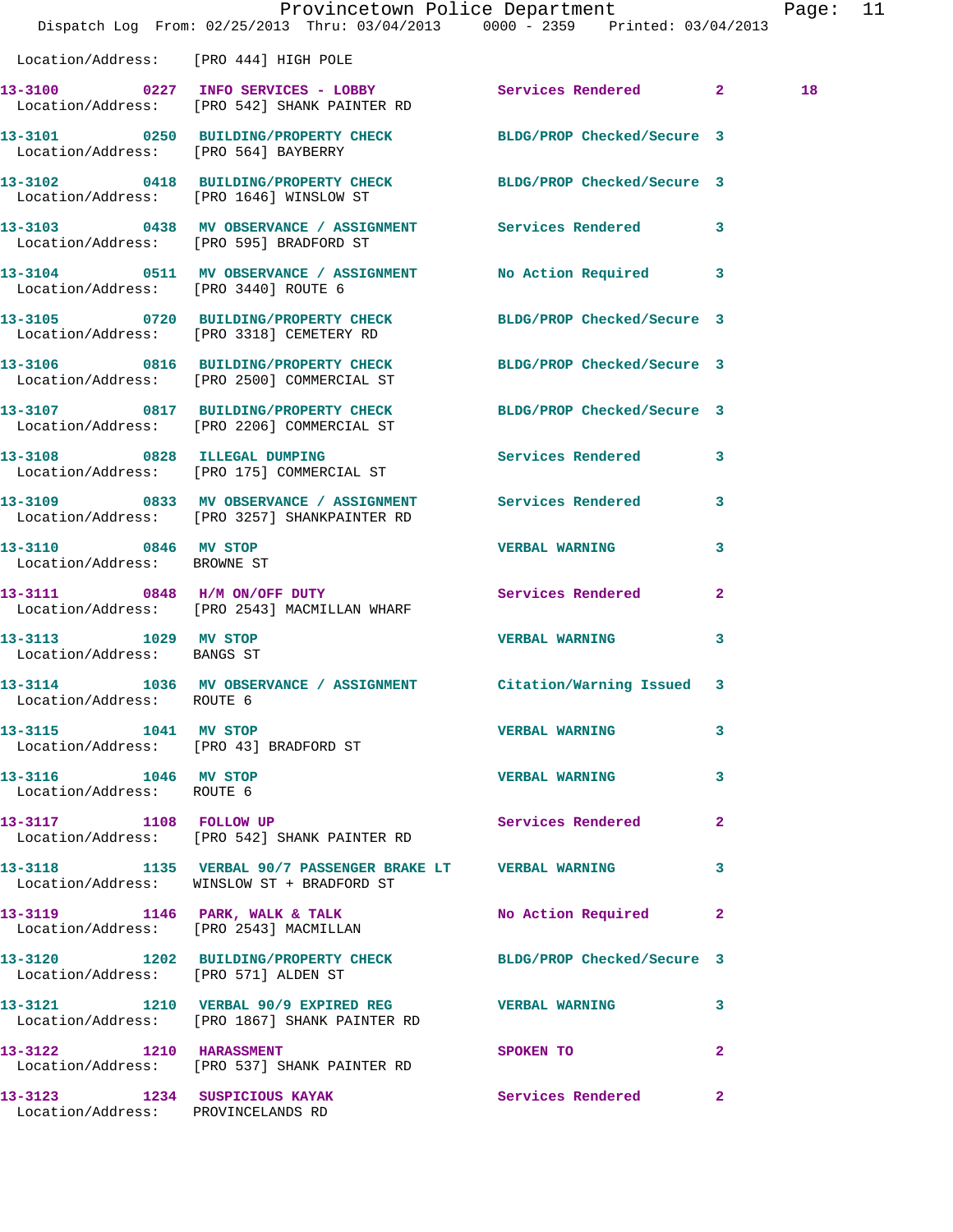|                                                              | Dispatch Log From: 02/25/2013 Thru: 03/04/2013 0000 - 2359 Printed: 03/04/2013                                   | Provincetown Police Department |                | Page: 12 |  |
|--------------------------------------------------------------|------------------------------------------------------------------------------------------------------------------|--------------------------------|----------------|----------|--|
| 13-3124 1248 PAST MVC                                        | Location/Address: [PRO 537] SHANK PAINTER RD                                                                     | Services Rendered 1            |                |          |  |
|                                                              | 13-3125 1259 M/V REPOSSESSION 5 Services Rendered 3                                                              |                                |                |          |  |
| Location/Address: COMMERCIAL ST                              | 13-3126 1305 PARK, WALK & TALK 1988 Services Rendered                                                            |                                | $\overline{2}$ |          |  |
|                                                              | 13-3127 1321 FOUND SAIL BOAT<br>Location/Address: [PRO 401] COMMERCIAL ST                                        | No Action Required 3           |                |          |  |
| Location/Address: CENTER ST                                  | 13-3128 1415 VERBAL 90/7 DRIVERS BRAKE LT VERBAL WARNING                                                         |                                | 3              |          |  |
| Location/Address: [PRO 2] ALDEN ST                           | 13-3129 1419 BUILDING/PROPERTY CHECK BLDG/PROP Checked/Secure 3                                                  |                                |                |          |  |
|                                                              | 13-3130 1429 LOST KEYS<br>Location/Address: [PRO 416] RACE POINT RD                                              | No Action Required 3           |                |          |  |
|                                                              | 13-3131 1447 MEDICAL EMERGENCY<br>Location/Address: [PRO 2977] COMMERCIAL ST                                     | Transported to Hospital 1      |                |          |  |
|                                                              | 13-3133 1548 LOST KEYS<br>Location/Address: [PRO 2018] COMMERCIAL ST                                             | <b>Services Rendered</b>       | 3              |          |  |
|                                                              | 13-3134 1650 MV OBSERVANCE / ASSIGNMENT Services Rendered<br>Location/Address: [PRO 94] BRADFORD ST              |                                | 3              |          |  |
|                                                              | 13-3135 1709 MV STOP<br>Location/Address: BRADFORD ST + ALDEN ST                                                 | <b>VERBAL WARNING</b>          | 3              |          |  |
|                                                              | 13-3136 1717 MV OBSERVANCE / ASSIGNMENT Services Rendered<br>Location/Address: JEROME SMITH RD + SHANKPAINTER RD |                                | 3              |          |  |
|                                                              | 13-3137 1726 MV OBSERVANCE / ASSIGNMENT Services Rendered 3<br>Location/Address: [PRO 105] COMMERCIAL ST         |                                |                |          |  |
| 13-3138 1736 MV STOP                                         | Location/Address: BRADFORD ST + ALDEN ST                                                                         | <b>VERBAL WARNING</b>          | 3              |          |  |
| 13-3139 1740 MV STOP<br>Location/Address: [PRO 2513] ROUTE 6 |                                                                                                                  | <b>VERBAL WARNING</b>          | 3              |          |  |
| 13-3140 1752 MV STOP                                         | Location/Address: COMMERCIAL ST + RYDER ST                                                                       | <b>VERBAL WARNING</b>          | 3              |          |  |
| 13-3141 1801 MV STOP<br>Location/Address: BRADFORD ST        |                                                                                                                  | <b>VERBAL WARNING</b>          | 3              |          |  |
| 13-3142 1805 MV STOP<br>Location/Address: BRADFORD ST        |                                                                                                                  | <b>VERBAL WARNING</b>          | 3              |          |  |
| Location/Address: CONWELL ST                                 |                                                                                                                  |                                | 3              |          |  |
|                                                              | 13-3144 1817 BUILDING/PROPERTY CHECK BLDG/PROP Checked/Secure 3<br>Location/Address: [PRO 182] COMMERCIAL ST     |                                |                |          |  |
| 13-3145 1829 MV STOP                                         | Location/Address: COMMERCIAL ST + ALDEN ST                                                                       | <b>VERBAL WARNING</b>          | 3              |          |  |
|                                                              | 13-3146 1832 BUILDING/PROPERTY CHECK BLDG/PROP Checked/Secure 3<br>Location/Address: [PRO 2206] COMMERCIAL ST    |                                |                |          |  |
| Location/Address: [PRO 2] ALDEN ST                           | 13-3147 1855 BUILDING/PROPERTY CHECK BLDG/PROP Checked/Secure 3                                                  |                                |                |          |  |
|                                                              | 13-3148 1905 MEDICAL EMERGENCY<br>Location/Address: CENTER ST + COMMERCIAL ST                                    | <b>PATIENT REFUSAL</b>         | $\mathbf{1}$   |          |  |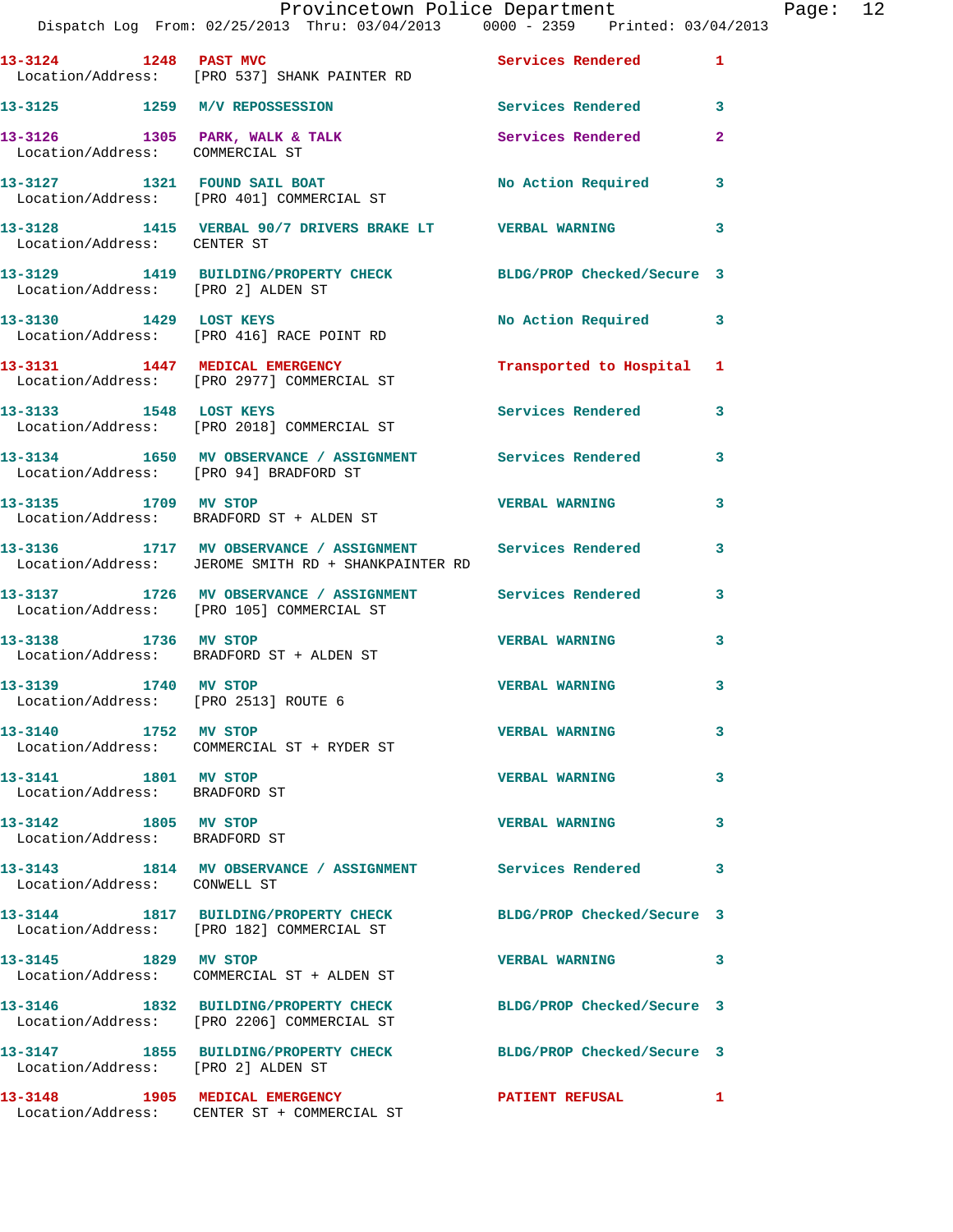## Provincetown Police Department Page: 13

Dispatch Log From: 02/25/2013 Thru: 03/04/2013 0000 - 2359 Printed: 03/04/2013

| 13-3149 1942 MV STOP<br>Location/Address: SNAIL RD |                                                                                                                 | <b>VERBAL WARNING</b>      | $\overline{3}$          |
|----------------------------------------------------|-----------------------------------------------------------------------------------------------------------------|----------------------------|-------------------------|
|                                                    | 13-3150 1947 MV STOP<br>Location/Address: [PRO 2479] ROUTE 6                                                    | <b>VERBAL WARNING</b>      | 3                       |
|                                                    | 13-3151 2013 MED/CONDITION 13<br>Location/Address: [PRO 2977] COMMERCIAL ST                                     | Investigated               | 1                       |
|                                                    | 13-3153 2054 MEDICAL EMERGENCY<br>Location/Address: [PRO 3222] ALDEN ST                                         | Transported to Hospital    | 1                       |
|                                                    | 13-3154 2124 HIGHSCHOOL SLEEPOVER<br>Location/Address: [PRO 569] WINSLOW ST                                     | No Action Required         | $\overline{\mathbf{3}}$ |
|                                                    | 13-3156 2339 BUILDING/PROPERTY CHECK BLDG/PROP Checked/Secure 3<br>Location/Address: [PRO 3296] SHANKPAINTER RD |                            |                         |
|                                                    | 13-3157 2343 BUILDING/PROPERTY CHECK<br>Location/Address: [PRO 1778] SHANKPAINTER RD                            | BLDG/PROP Checked/Secure 3 |                         |
|                                                    | 13-3158 2344 BUILDING/PROPERTY CHECK<br>Location/Address: [PRO 545] SHANKPAINTER RD                             | BLDG/PROP Checked/Secure 3 |                         |
|                                                    | 13-3159 2348 BUILDING/PROPERTY CHECK<br>Location/Address: [PRO 2483] COMMERCIAL ST                              | <b>Services Rendered</b>   | $\overline{3}$          |
|                                                    | 13-3160   2356 BUILDING/PROPERTY CHECK   BLDG/PROP Checked/Secure 3<br>Location/Address: [PRO 2543] MACMILLAN   |                            |                         |
|                                                    |                                                                                                                 |                            |                         |

## **For Date: 03/02/2013 - Saturday**

|                                       | 13-3161 0001 INFO SERVICES - LOBBY<br>Location/Address: [PRO 542] SHANK PAINTER RD                                | Services Rendered     | 2 <sup>1</sup> | 11 |
|---------------------------------------|-------------------------------------------------------------------------------------------------------------------|-----------------------|----------------|----|
|                                       | 13-3162 0025 ASSIST CITIZEN<br>Location/Address: [PRO 542] SHANK PAINTER RD                                       | No Action Required    | $\overline{3}$ |    |
|                                       | 13-3163 0025 MV OBSERVANCE / ASSIGNMENT No Action Required<br>Location/Address: [PRO 2577] BRADFORD ST            |                       | 3              |    |
|                                       | 13-3164 0033 MV STOP<br>Location/Address: [PRO 433] RYDER ST EXT                                                  | <b>VERBAL WARNING</b> | 3              |    |
|                                       | 13-3165 0046 MV OBSERVANCE / ASSIGNMENT BLDG/PROP Checked/Secure 3<br>Location/Address: [PRO 595] BRADFORD ST     |                       |                |    |
|                                       | 13-3166       0133  BUILDING/PROPERTY CHECK        Services Rendered<br>Location/Address: [PRO 391] COMMERCIAL ST |                       | 3              |    |
|                                       | 13-3167 0213 BUILDING/PROPERTY CHECK BLDG/PROP Checked/Secure 3<br>Location/Address: [PRO 175] COMMERCIAL ST      |                       |                |    |
|                                       | 13-3168 0214 BUILDING/PROPERTY CHECK BLDG/PROP Checked/Secure 3<br>Location/Address: [PRO 182] COMMERCIAL ST      |                       |                |    |
|                                       | 13-3169 		 0215 MV OBSERVANCE / ASSIGNMENT Services Rendered 3<br>Location/Address: [PRO 106] COMMERCIAL ST       |                       |                |    |
|                                       | 13-3170 0225 BUILDING/PROPERTY CHECK BLDG/PROP Checked/Secure 3<br>Location/Address: [PRO 1646] WINSLOW ST        |                       |                |    |
|                                       | 13-3171 0242 BUILDING/PROPERTY CHECK BLDG/PROP Checked/Secure 3<br>Location/Address: [PRO 440] HARRY KEMP WAY     |                       |                |    |
| Location/Address: [PRO 564] BAYBERRY  | 13-3172 0321 BUILDING/PROPERTY CHECK BLDG/PROP Checked/Secure 3                                                   |                       |                |    |
| Location/Address: [PRO 2539] RYDER ST | 13-3173 0327 BUILDING/PROPERTY CHECK BLDG/PROP Checked/Secure 3                                                   |                       |                |    |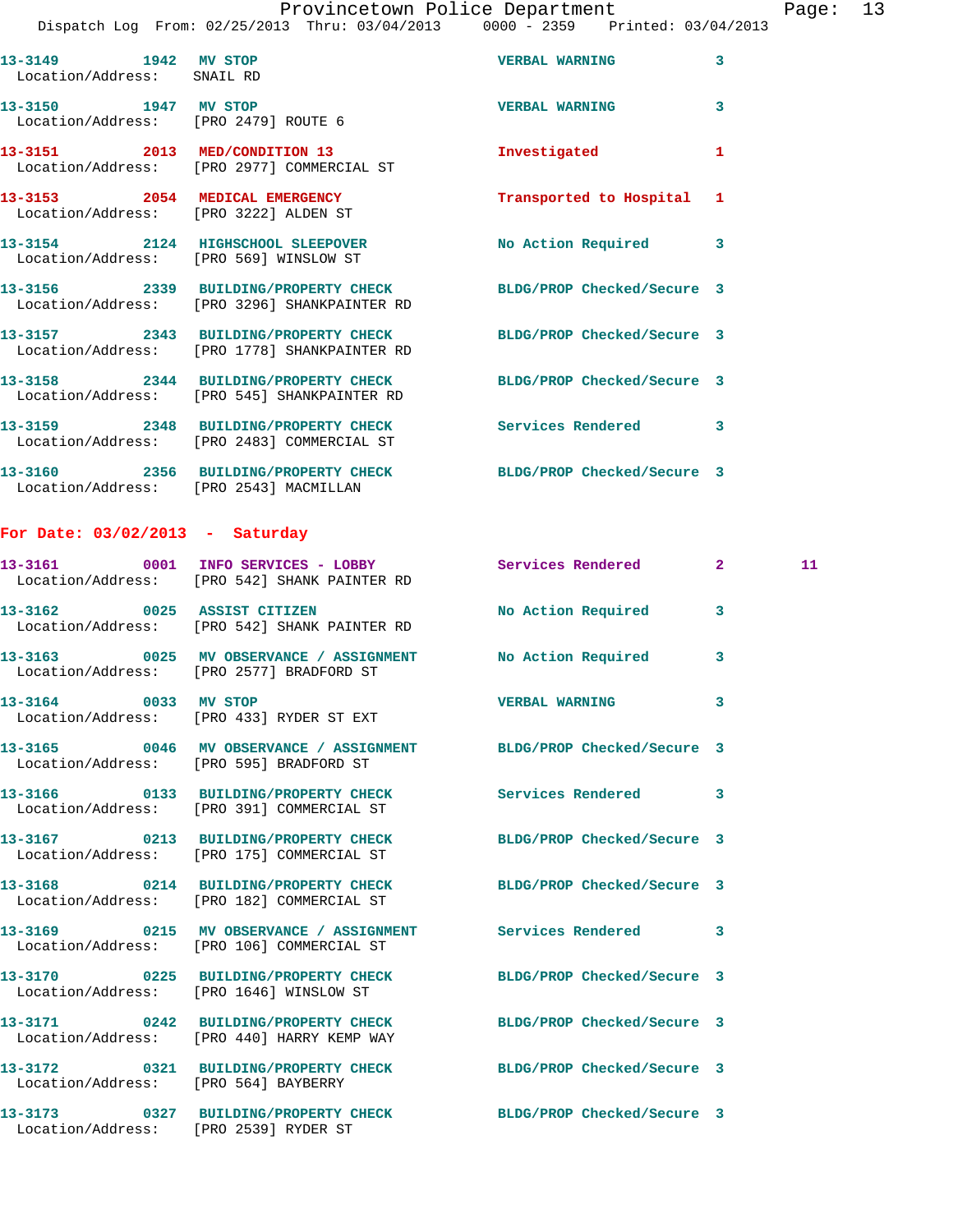## Provincetown Police Department Page: 14

Dispatch Log From: 02/25/2013 Thru: 03/04/2013 0000 - 2359 Printed: 03/04/2013

|                                                                   | 13-3174 0331 BUILDING/PROPERTY CHECK<br>Location/Address: [PRO 16] BRADFORD ST      | Services Rendered 3        |                         |
|-------------------------------------------------------------------|-------------------------------------------------------------------------------------|----------------------------|-------------------------|
| 13-3175 0458 MV COMPLAINT                                         | Location/Address: [PRO 542] SHANK PAINTER RD                                        | SPOKEN TO                  | $\overline{\mathbf{2}}$ |
|                                                                   | 13-3176 0509 BUILDING/PROPERTY CHECK<br>Location/Address: [PRO 444] HIGH POLE       | BLDG/PROP Checked/Secure 3 |                         |
|                                                                   | 13-3177 0517 MEDICAL EMERGENCY<br>Location/Address: [PRO 2343] BREWSTER ST          | Transported to Hospital 1  |                         |
| Location: SANDPIT                                                 | 13-3178 0526 MV OBSERVANCE / ASSIGNMENT Services Rendered                           |                            | 3                       |
|                                                                   | 13-3179 0638 NOBLE OUT OF TOWN<br>Location/Address: [PRO 1190] COMMERCIAL ST        | <b>Services Rendered</b>   | 3                       |
|                                                                   | 13-3180 0648 FOUND BLACK DUFFLE BAG<br>Location/Address: [PRO 3259] MACMILLAN WHARF | Services Rendered 3        |                         |
| Location/Address: [PRO 3287] ROUTE 6                              | 13-3181 0756 BUILDING/PROPERTY CHECK BLDG/PROP Checked/Secure 3                     |                            |                         |
| Location/Address: ROUTE 6                                         | 13-3182 0819 MV OBSERVANCE / ASSIGNMENT WERBAL WARNING                              |                            | 3                       |
| 13-3183 0837 VERBAL 90/17<br>Location/Address: ROUTE 6 + SNAIL RD |                                                                                     | <b>VERBAL WARNING</b>      | 3                       |
|                                                                   | 13-3184 0847 BUILDING/PROPERTY CHECK<br>Location/Address: [PRO 175] COMMERCIAL ST   | BLDG/PROP Checked/Secure 3 |                         |
| Location/Address: [PRO 2] ALDEN ST                                | 13-3185 0854 BUILDING/PROPERTY CHECK                                                | BLDG/PROP Checked/Secure 3 |                         |
|                                                                   | 13-3186 0900 BUILDING/PROPERTY CHECK<br>Location/Address: [PRO 2483] COMMERCIAL ST  | BLDG/PROP Checked/Secure 3 |                         |
| 13-3187 0905 GENERAL INFO                                         |                                                                                     | Services Rendered 3        |                         |
| 13-3188                                                           | 0908 WRIT WARN REG STICKER<br>Location/Address: [PRO 105] COMMERCIAL ST             | Citation/Warning Issued 3  |                         |
|                                                                   | 13-3189 0929 BUILDING/PROPERTY CHECK<br>Location/Address: [PRO 2206] COMMERCIAL ST  | BLDG/PROP Checked/Secure 3 |                         |
|                                                                   | 13-3190 0936 WRIT WARN REG STICKER<br>Location/Address: [PRO 2737] COMMERCIAL ST    | Citation/Warning Issued 3  |                         |
|                                                                   | 13-3191 1016 REQUEST TO SPEAK WITH PTL SPOKEN TO                                    |                            | 3                       |
|                                                                   | 13-3192 1126 BUILDING/PROPERTY CHECK<br>Location/Address: [PRO 564] BAYBERRY AVE    | BLDG/PROP Checked/Secure 3 |                         |
|                                                                   | 13-3193 1126 SUSPICIOUS ACTIVITY<br>Location/Address: [PRO 564] BAYBERRY AVE        | Services Rendered 2        |                         |
|                                                                   | 13-3194 1145 BUILDING/PROPERTY CHECK<br>Location/Address: [PRO 3317] CEMETERY RD    | BLDG/PROP Checked/Secure 3 |                         |
|                                                                   | 13-3195 1146 BUILDING/PROPERTY CHECK<br>Location/Address: [PRO 3318] CEMETERY RD    | BLDG/PROP Checked/Secure 3 |                         |
| 13-3196 1150 PARK, WALK & TALK<br>Location/Address: COMMERCIAL ST |                                                                                     | Services Rendered          | $\mathbf{2}$            |
| 13-3197 1215 LOST CASH                                            | Location/Address: [PRO 3296] SHANK PAINTER RD                                       | No Action Required         | 3                       |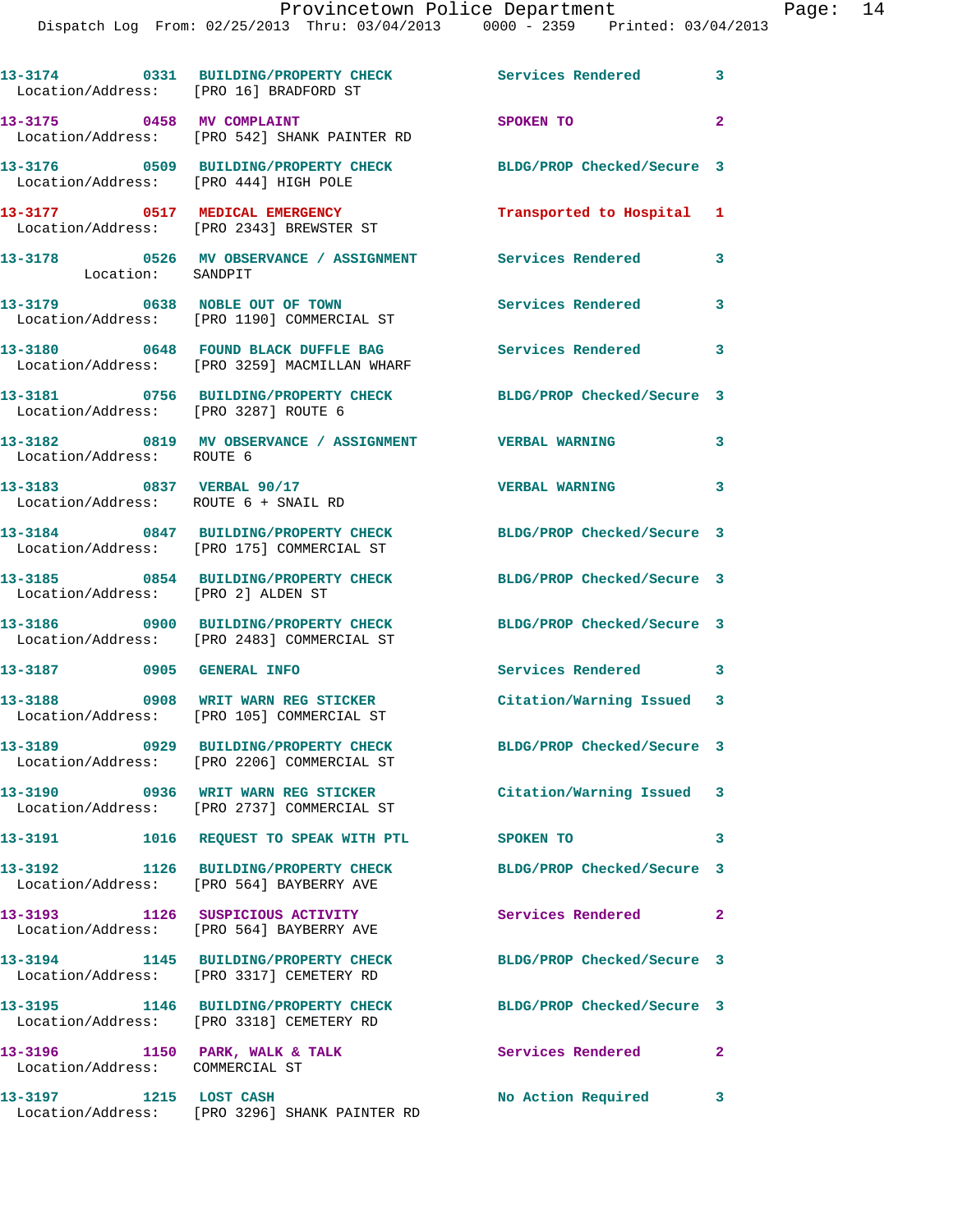|                                        | Dispatch Log From: 02/25/2013 Thru: 03/04/2013 0000 - 2359 Printed: 03/04/2013                                   | Provincetown Police Department Page: 15 |              |   |  |
|----------------------------------------|------------------------------------------------------------------------------------------------------------------|-----------------------------------------|--------------|---|--|
|                                        | 13-3198 1221 WRIT WARN 89/9 Citation/Warning Issued 3<br>Location/Address: [PRO 536] SHANK PAINTER RD            |                                         |              |   |  |
| Location/Address: SHANK PAINTER RD     | 13-3199 1237 MV OBSERVANCE / ASSIGNMENT Citation/Warning Issued 3                                                |                                         |              |   |  |
|                                        | 13-3200 1251 WRIT WARN 90/16 & 90/7 Citation/Warning Issued 3<br>Location/Address: SHANKPAINTER RD + PROVINCE RD |                                         |              |   |  |
|                                        | 13-3201 1311 PARK, WALK & TALK NO Action Required 2<br>Location/Address: [PRO 2543] MACMILLAN                    |                                         |              |   |  |
|                                        | 13-3202 1406 MV STOP<br>Location/Address: BRADFORD ST + PLEASANT ST                                              | Citation/Warning Issued 3               |              |   |  |
|                                        | 13-3203 1656 HARBORMASTER                                                                                        | No Action Required 3                    |              |   |  |
|                                        | 13-3204 1715 911 GENERAL<br>Location/Address: [PRO 3339] OFF CONWELL ST                                          | <b>PATIENT REFUSAL 1</b>                |              |   |  |
|                                        | 13-3205 1725 MV COMPLAINT<br>Location/Address: [PRO 399] COMMERCIAL ST                                           | No Action Required 2                    |              |   |  |
|                                        | 13-3206 1728 SUBJECT CHECKING-IN No Action Required 3                                                            |                                         |              |   |  |
|                                        | 13-3207 1802 WATER SHUT-OFF REQUEST Services Rendered<br>Location/Address: [PRO 2866] COMMERCIAL ST              |                                         | $\mathbf{3}$ |   |  |
|                                        | 13-3208 1826 PHONE SCAM<br>Location/Address: [PRO 2761] COTTAGE ST                                               | No Action Required 3                    |              |   |  |
|                                        | 13-3209 1947 VERBAL DOMESTIC Services Rendered Location/Address: OLD ANN PAGE WAY                                |                                         | 1            |   |  |
| Location/Address: [PRO 2550] ALDEN ST  | 13-3210 2303 SUSPICIOUS ACTIVITY Could Not Locate 2                                                              |                                         |              |   |  |
| For Date: $03/03/2013$ - Sunday        |                                                                                                                  |                                         |              |   |  |
| Location/Address: ATLANTIC AVE         | 13-3211 0022 ASSIST CITIZEN/MEDICAL PATIENT REFUSAL                                                              |                                         | 3            |   |  |
| Location/Address: ATLANTIC AVE         | 13-3212 0152 MEDICAL EMERGENCY                                                                                   | Transported to Hospital 1               |              |   |  |
|                                        | 13-3214 0604 INFO SERVICES - LOBBY Services Rendered 2<br>Location/Address: [PRO 542] SHANK PAINTER RD           |                                         |              | 6 |  |
| 13-3215 0718 TAVES                     | Location/Address: [PRO 1583] MONTELLO ST                                                                         | Services Rendered 3                     |              |   |  |
| Location/Address: ROUTE 6              | 13-3216 0818 MV OBSERVANCE / ASSIGNMENT No Action Required                                                       |                                         | 3            |   |  |
|                                        | 13-3217 0821 H/M ON/OFF DUTY<br>Location/Address: [PRO 2543] MACMILLAN WHARF                                     | No Action Required 2                    |              |   |  |
| Location/Address: [PRO 16] BRADFORD ST | 13-3218 0840 BUILDING/PROPERTY CHECK BLDG/PROP Checked/Secure 3                                                  |                                         |              |   |  |
|                                        | 13-3219 0911 MV OBSERVANCE / ASSIGNMENT No Action Required 3<br>Location/Address: HARRY KEMP WAY + HOWLAND ST    |                                         |              |   |  |
|                                        | 13-3220 0928 PARK, WALK & TALK Services Rendered Location/Address: COMMERCIAL ST                                 |                                         | $\mathbf{2}$ |   |  |
|                                        | 13-3221 1052 SERVE SUMMONS<br>Location/Address: [PRO 144] COMMERCIAL ST<br>Refer To Arrest: 13-22-AR             | Arrest(s) Made                          | 3            |   |  |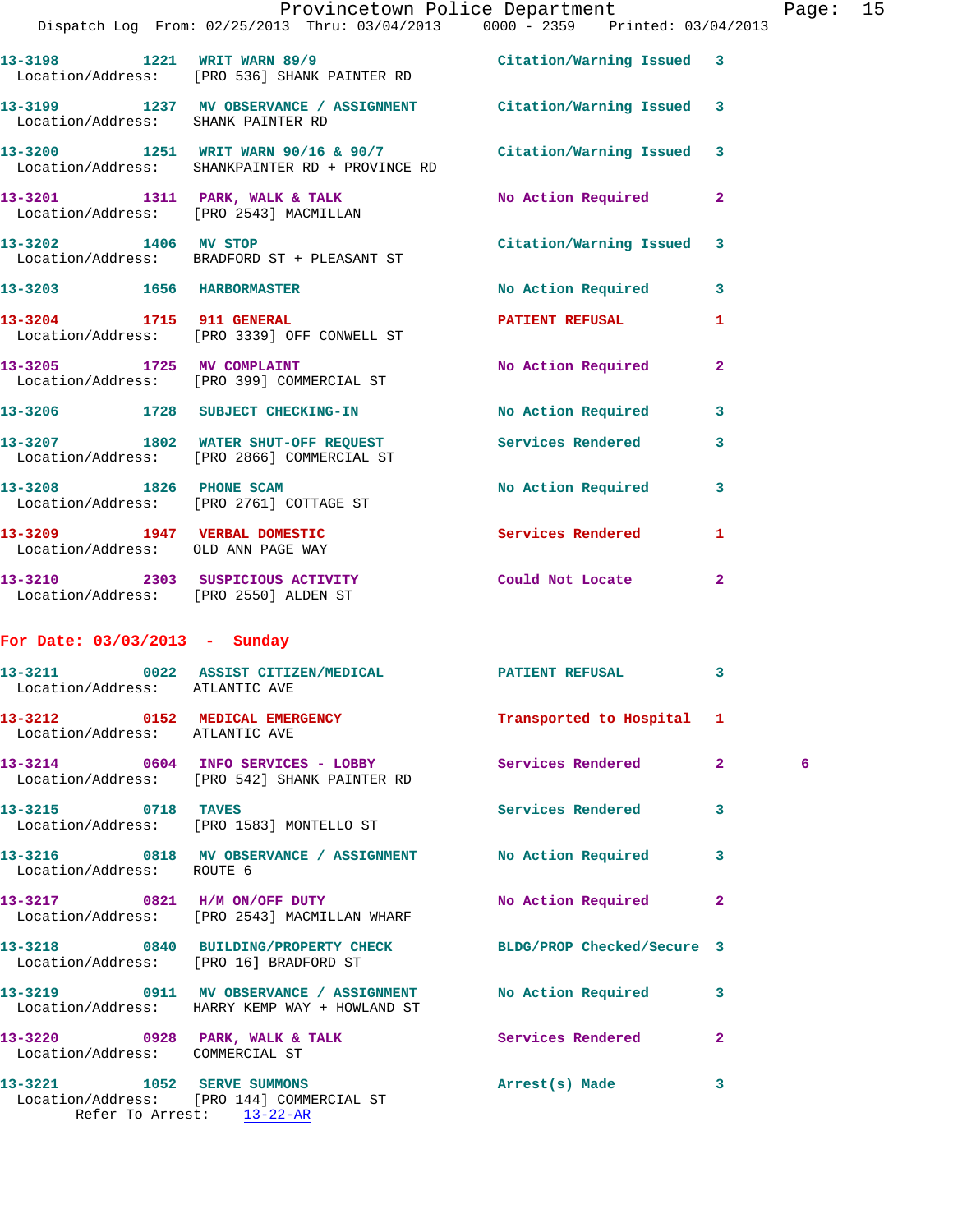|                                        | Provincetown Police Department Page: 16<br>Dispatch Log From: 02/25/2013 Thru: 03/04/2013 0000 - 2359 Printed: 03/04/2013          |                                                                                                                                                                                                                                |              |  |
|----------------------------------------|------------------------------------------------------------------------------------------------------------------------------------|--------------------------------------------------------------------------------------------------------------------------------------------------------------------------------------------------------------------------------|--------------|--|
| Location/Address: [PRO 2] ALDEN ST     | 13-3222 1230 BUILDING/PROPERTY CHECK BLDG/PROP Checked/Secure 3                                                                    |                                                                                                                                                                                                                                |              |  |
|                                        | 13-3223 1352 MV OBSERVANCE / ASSIGNMENT Citation/Warning Issued 3<br>Location/Address: RYDER ST + BRADFORD ST                      |                                                                                                                                                                                                                                |              |  |
|                                        | 13-3224 1357 MV STOP<br>Location/Address: [PRO 569] WINSLOW ST                                                                     | Citation/Warning Issued 3                                                                                                                                                                                                      |              |  |
| 13-3225 1413 MV STOP                   | Location/Address: BRADFORD ST + PRINCE ST                                                                                          | Citation/Warning Issued 3                                                                                                                                                                                                      |              |  |
|                                        | 13-3226 1502 IN THE HIGH SCHOOL<br>Location/Address: [PRO 569] WINSLOW ST                                                          | No Action Required 3                                                                                                                                                                                                           |              |  |
|                                        | 13-3227 1547 MV STOP<br>Location/Address: [PRO 2977] COMMERCIAL ST                                                                 | <b>VERBAL WARNING</b>                                                                                                                                                                                                          | 3            |  |
|                                        | 13-3228 1622 BUILDING/PROPERTY CHECK BLDG/PROP Checked/Secure 3<br>Location/Address: [PRO 68] PROVINCELANDS RD                     |                                                                                                                                                                                                                                |              |  |
|                                        | 13-3229 1654 BUILDING/PROPERTY CHECK BLDG/PROP Checked/Secure 3<br>Location/Address: [PRO 488] MAYFLOWER ST                        |                                                                                                                                                                                                                                |              |  |
|                                        | 13-3230 1657 MV COMPLAINT<br>Location/Address: [PRO 2898] JEROME SMITH RD                                                          | Services Rendered 2                                                                                                                                                                                                            |              |  |
|                                        | 13-3231 1750 PARK, WALK & TALK 1999 Services Rendered<br>Location/Address: [PRO 1892] SHANKPAINTER RD                              |                                                                                                                                                                                                                                | $\mathbf{2}$ |  |
|                                        | 13-3233 1757 MV OBSERVANCE / ASSIGNMENT BLDG/PROP Checked/Secure 3<br>Location/Address: [PRO 58] BRADFORD ST                       |                                                                                                                                                                                                                                |              |  |
| Location/Address: COMMERCIAL ST        | 13-3232 1758 PARK, WALK & TALK 1988 Services Rendered                                                                              |                                                                                                                                                                                                                                | $\mathbf{2}$ |  |
|                                        | 13-3234 1811 BUILDING/PROPERTY CHECK BLDG/PROP Checked/Secure 3<br>Location/Address: [PRO 2898] JEROME SMITH RD                    |                                                                                                                                                                                                                                |              |  |
|                                        | 13-3235 1820 ASSIST CITIZEN<br>Location/Address: [PRO 542] SHANK PAINTER RD                                                        | SPOKEN TO THE SPOKEN OF THE SPOKEN OF THE SPOKEN OF THE SPOKEN OF THE SPOKEN OF THE SPOKEN OF THE SPOKEN OF THE SPOKEN OF THE SPOKEN OF THE SPOKEN OF THE SPOKEN OF THE SPOKEN OF THE SPOKEN OF THE SPOKEN OF THE SPOKEN OF TH | 3            |  |
|                                        | 13-3236 1822 BUILDING/PROPERTY CHECK<br>Location/Address: [PRO 306] COMMERCIAL ST                                                  | BLDG/PROP Checked/Secure 3                                                                                                                                                                                                     |              |  |
|                                        | 13-3237 1835 BUILDING/PROPERTY CHECK BLDG/PROP Checked/Secure 3<br>Location/Address: [PRO 530] SHANKPAINTER RD                     |                                                                                                                                                                                                                                |              |  |
| Location/Address: [PRO 3259] MACMILLAN | 13-3238 1853 BUILDING/PROPERTY CHECK                                                                                               | BLDG/PROP Checked/Secure 3                                                                                                                                                                                                     |              |  |
|                                        | 13-3239 1859 BUILDING/PROPERTY CHECK BLDG/PROP Checked/Secure 3<br>Location/Address: [PRO 440] HARRY KEMP WAY                      |                                                                                                                                                                                                                                |              |  |
| Location/Address: [PRO 16] BRADFORD ST | 13-3240 2034 BUILDING/PROPERTY CHECK BLDG/PROP Checked/Secure 3                                                                    |                                                                                                                                                                                                                                |              |  |
|                                        | 13-3241 2104 DISORDERLY Services Rendered<br>Location/Address: [PRO 3431] STANDISH ST + COMMERCIAL ST<br>Refer To $P/C$ : 13-23-AR |                                                                                                                                                                                                                                | $\mathbf{2}$ |  |
|                                        | 13-3242 2122 BUILDING/PROPERTY CHECK BLDG/PROP Checked/Secure 3<br>Location/Address: [PRO 16] BRADFORD ST                          |                                                                                                                                                                                                                                |              |  |
|                                        | 13-3243 2130 MEDICAL EMERGENCY<br>Location/Address: [PRO 542] SHANK PAINTER RD<br>Refer To $P/C$ : 13-23-AR                        | Transported to Hospital 1                                                                                                                                                                                                      |              |  |
|                                        | 13-3245 2204 MV OBSERVANCE / ASSIGNMENT Services Rendered 3                                                                        |                                                                                                                                                                                                                                |              |  |

Location/Address: [PRO 2577] BRADFORD ST